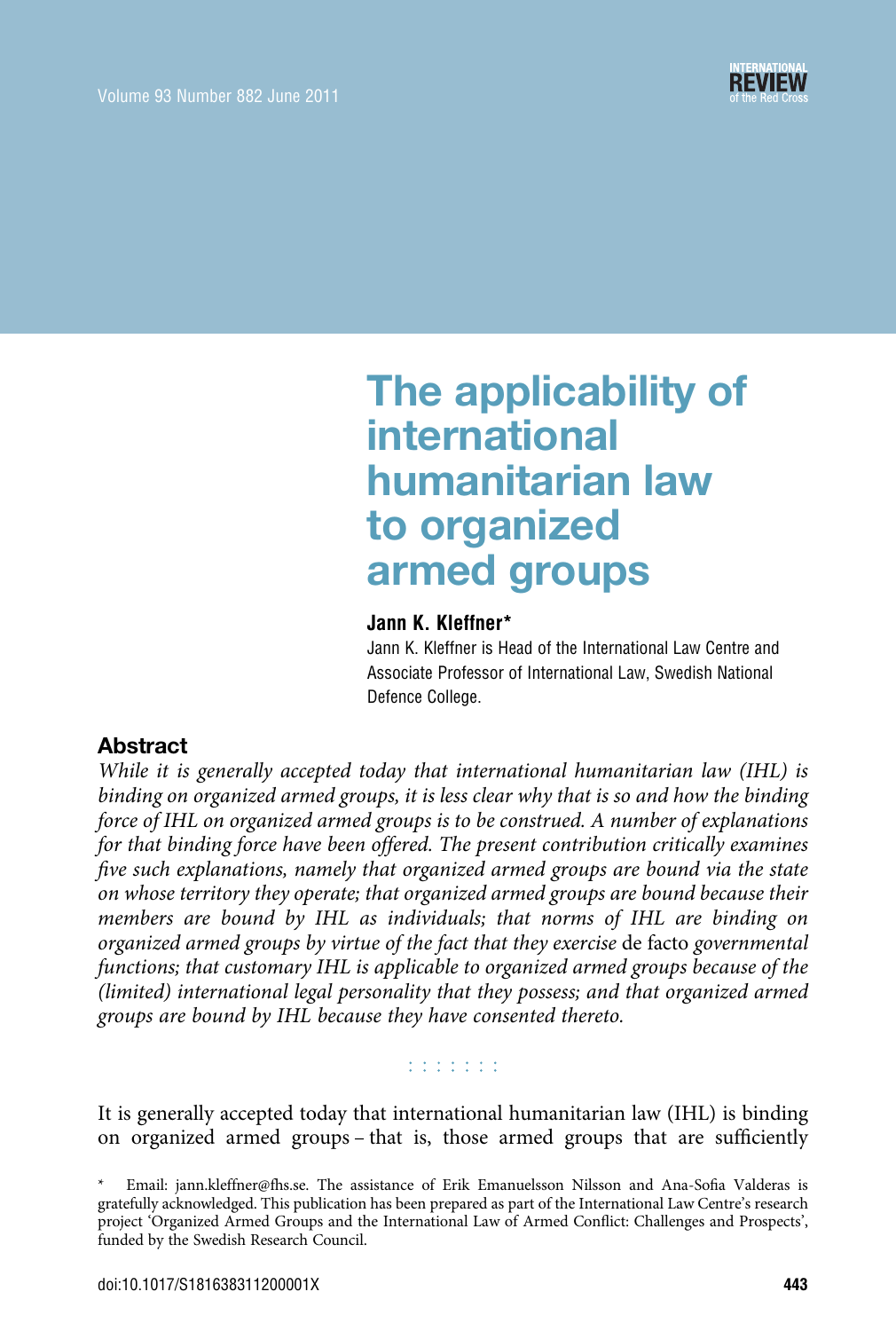organized to render them a party to an armed conflict.<sup>1</sup> Both conventional and customary IHL make it abundantly clear that IHL applies to 'each party' to a noninternational armed conflict (NIAC),<sup>2</sup> and that 'each party to the conflict must respect and ensure respect for international humanitarian law'. <sup>3</sup> However, the question why that is so and how the binding force of IHL on organized armed groups is to be construed remains controversial.

At first sight, an analysis of that question might be dismissed as being a purely academic exercise. When the law makes it so clear that the law applies, what purpose does it serve to ask why and how? Yet to leave the question unanswered entails a number of practically tangible consequences. The failure to argue convincingly why and how the law applies to organized armed groups will hinder effective strategies to engage them in the quest to ensure better compliance with IHL. If humanitarian organizations were challenged by an organized armed group on the question why the latter should conform with IHL, but such organizations were unable to provide a convincing response, the promotion and strengthening of IHL would be seriously hampered. Another very practical reason why the question needs answering is that different answers will have different implications as to which rules of IHL apply – and which do not – and, in turn, will determine what conduct will entail the collective responsibility of the organized armed group in question, as well as the individual responsibility of its members.<sup>4</sup> A determination of why – and which – rules of IHL apply to an organized armed group will also have a direct bearing on reciprocity on several levels. For instance, if it were to follow from a certain construction of the binding force of IHL on organized armed groups that the latter are only bound by customary  $IHL$ ,<sup>5</sup> the further question would arise of

- 1 The International Criminal Tribunal for the former Yugoslavia (ICTY) has identified several indicative factors for an armed group to be considered 'organized', including the existence of a command structure and disciplinary rules and mechanisms within the group; the existence of a headquarters; the fact that the group controls a certain territory; the ability of the group to gain access to weapons, other military equipment, recruits, and military training; its ability to plan, co-ordinate, and carry out military operations, including troop movements and logistics; its ability to define a unified military strategy and use military tactics; and its ability to speak with one voice and negotiate and conclude agreements such as ceasefire or peace accords. For an elaboration of the required degree of organization, see e.g. ICTY, The Prosecutor v. Boškoski and Tarčulovski, Case No. ICTY-IT–04–82-T, Judgment (Trial Chamber), 10 June 2008, paras. 194–205.
- 2 Common Article 3 to the Four 1949 Geneva Conventions. See also Additional Protocol II, Art. 1(1), which assumes that binding force inasmuch as it 'develops and supplements Article 3 common to the Geneva Conventions ... without modifying its existing conditions of application', albeit with the caveat that Additional Protocol II only applies to a specific type of organized armed groups, namely those that meet the high threshold of exercising control over territory sufficient to enable them to carry out sustained and concerted military operations and to implement the Protocol.
- 3 Jean-Marie Henckaerts and Louise Doswald-Beck (eds), Customary International Humanitarian Law, Volume I: Rules, ICRC and Cambridge University Press, Cambridge, 2005, Rule 139, applicable in both international armed conflicts and NIACs.
- 4 While a legal regime for the collective responsibility of organized armed groups remains amorphous, there are clear indications in the practice of both states and inter-governmental organizations, as well as of nongovernmental organizations, that organized armed groups can be held accountable qua collective entities. See generally, Jann K. Kleffner, 'The collective accountability of organised armed groups for system crimes', in André Nollkaemper and Harmen van der Wilt (eds), System Criminality in International Law, Cambridge University Press, Cambridge, 2009, pp. 238–269.
- 5 For a discussion of that construction see below, pp. 454–456.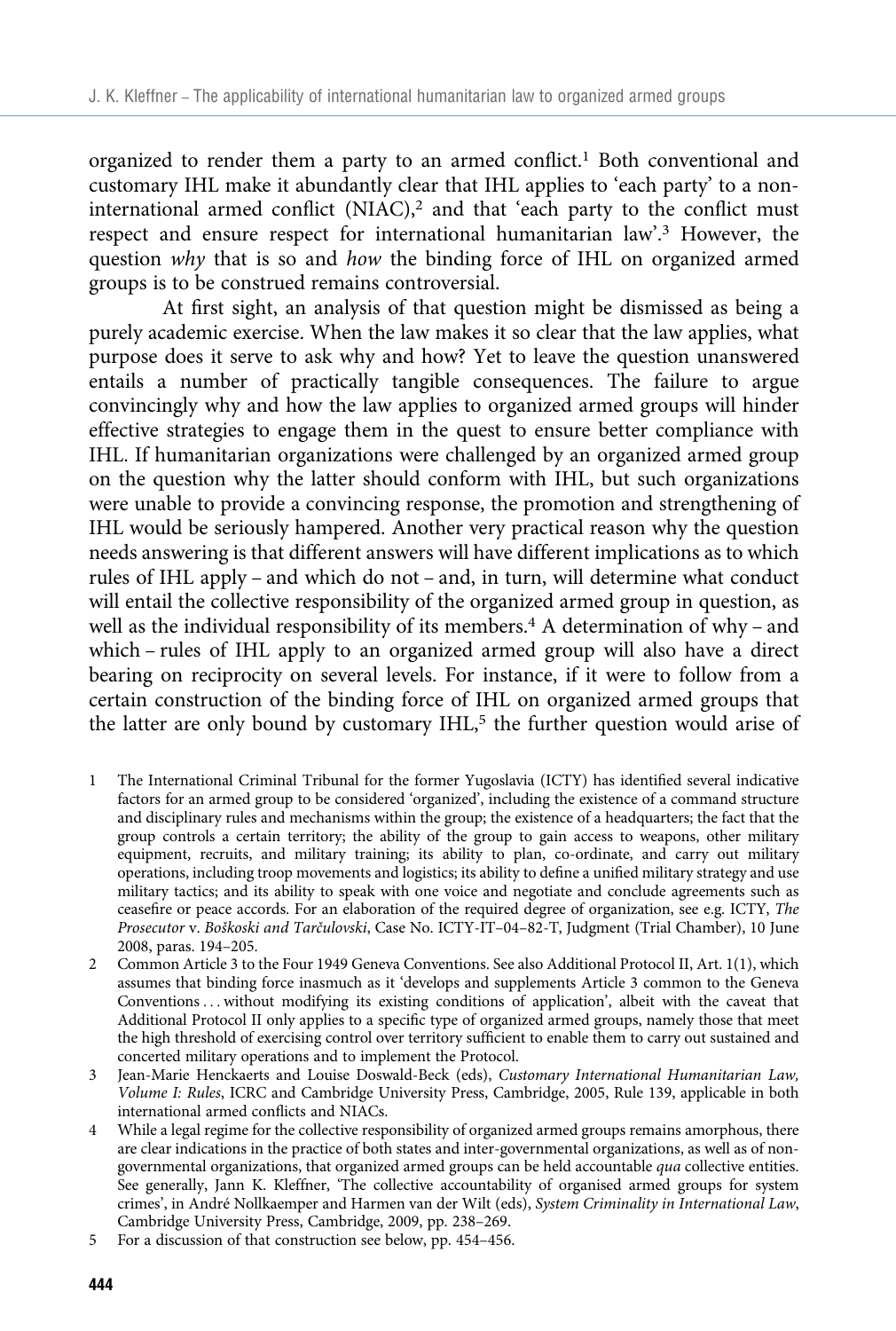whether a state that is an adverse party to an NIAC remains bound by its obligations under international humanitarian treaty law that may go beyond, or depart from, customary IHL.

These reasons suggest a need for a critical analysis of the different explanations why and how IHL is binding on organized armed groups. The most commonly advanced arguments, which we will be addressing in the following sections, are that organized armed groups are bound via the state on whose territory they operate; that organized armed groups are bound because their members are bound by IHL as individuals; that norms of IHL are binding on organized armed groups by virtue of the fact that they exercise de facto governmental functions; that customary IHL is applicable to organized armed groups because of the (limited) international legal personality that they possess; and that organized armed groups are bound by IHL because they have consented thereto.

Before proceeding with the analysis of these different explanations, however, the following clarification is in order: the purpose of the present contribution is not to take position as to whether one or other argument is 'better' than the others. Rather, my interest is more modestly limited to submitting each of the explanations to scrutiny and to exposing their respective strengths and weaknesses.

### Binding force via the state: the doctrine of legislative jurisdiction

A first explanation of why and how IHL binds organized armed groups, referred to by some as the majority view,<sup>6</sup> holds that IHL applies to them because the 'parent' state has accepted a given rule of IHL. According to this construction, the capacity of a state to legislate for all its nationals entails the right of the state to impose upon them obligations that originate from international law, even if those individuals take up arms to fight that state or (an)other organized armed group(s) within it.7 In particular, the doctrine of legislative jurisdiction has been put forward to explain the binding nature of conventional IHL. However, a similar line of reasoning could be employed to conceptualize the binding force of customary IHL.

The main strength of this doctrine lies in the fact that it supplies a reason why organized armed groups are bound by all rules of IHL that the territorial state has consented to, despite the fact that the organized armed groups themselves may not have consented to them.8 It provides the basis for full parity between those rights and obligations under IHL that the state has accepted, on the one hand, and those that are applicable to organized armed groups, on the other hand. A further strength is that the construct is fully compatible with other areas of international law, through which states grant rights to, or impose obligations on, individuals and other legal persons. When a state consents to a given rule of international law that,

8 Ibid., p. 382.

<sup>6</sup> Lindsay Moir, The Law of Internal Armed Conflict, Oxford University Press, Oxford, 2002, pp. 53–54, with references to Pictet, Baxter, Schindler, Elder, Greenspan, and Draper as authors taking that view.

<sup>7</sup> For a recent defence of the doctrine of legislative jurisdiction, see Sandesh Sivakumaran, 'Binding armed opposition groups', in International and Comparative Law Quarterly, Vol. 55, 2006, pp. 381–393.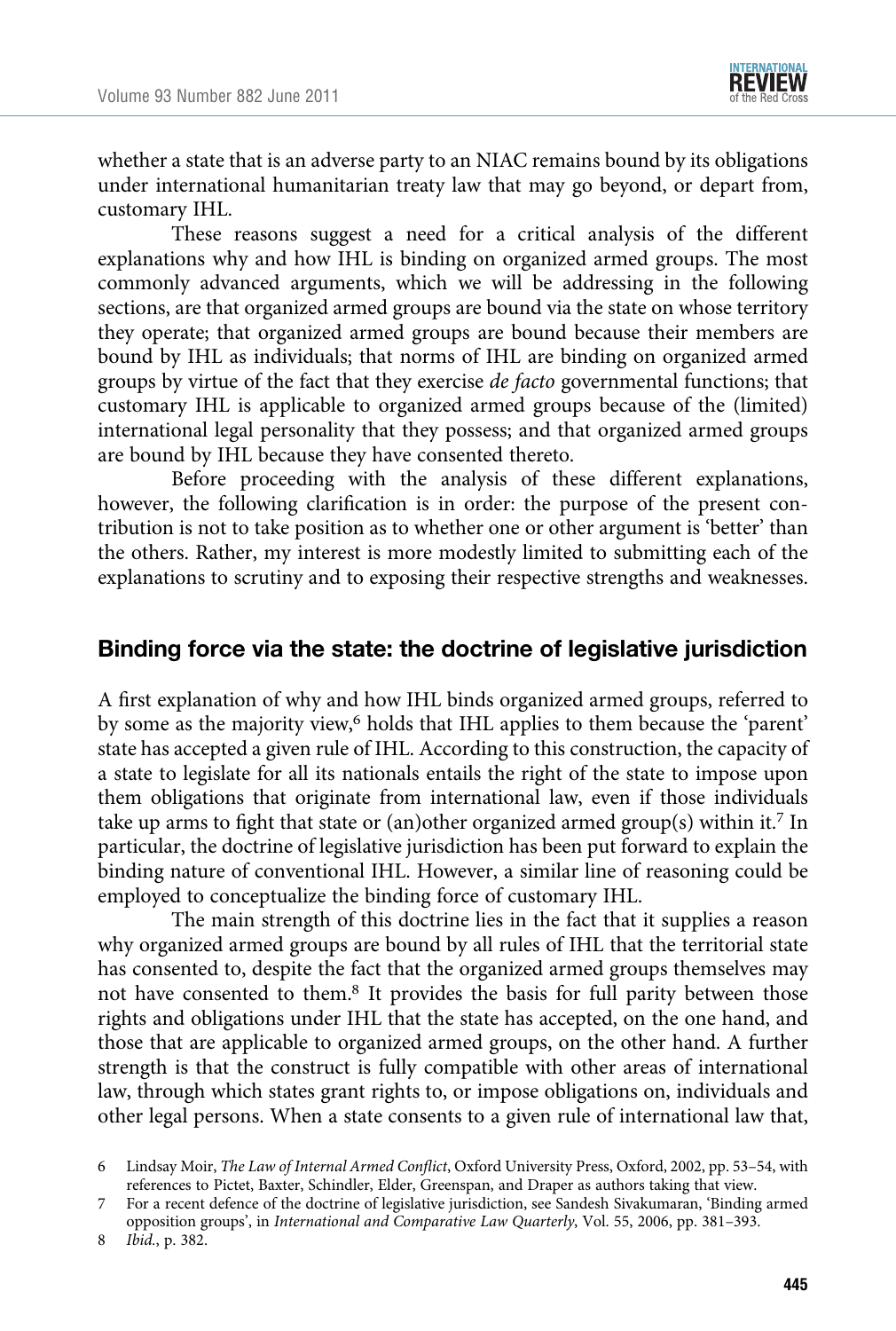for instance, criminalizes a given conduct, the consent of individuals who may be subject to criminal prosecution on the basis of that rule is generally considered to be irrelevant. The same holds true for rights under international law, which states can grant to individuals by accepting a given treaty as binding or by not persistently objecting to a rule of customary international law, regardless of the position taken by individuals who are to benefit from such rights.

However, the lack of consent to rules of IHL by organized armed groups also results in important limitations regarding their propensity to accept the binding force of IHL on the basis of the doctrine. After all, it does not come as a surprise when an organized armed group rejects an explanation that draws on the fact that the very state against whom that organized armed group is fighting has accepted a given rule of IHL.9 Indeed, the very fact that an organized armed group is a party to an armed conflict against the central government of a state suggests very strongly that it does not recognize even the most basic laws of that state, which seek to perpetuate that central government's monopoly on the use of force by criminalizing any challenge to that monopoly. The equation of members of an organized armed group with 'ordinary citizens', who can reasonably be assumed to be at least receptive to the suggestion that they are bound by the legal rules that the state has accepted or issued, appears to be somewhat strained, if not entirely neglecting the reality of organized armed groups as challengers to the monopoly of force that states arrogate for themselves. To reason via the state, as the doctrine of legislative jurisdiction does, thus bears the danger of undermining rather than strengthening the acceptance of IHL by organized armed groups.

Another argument advanced against the doctrine of legislative jurisdiction is that it fails to distinguish between the binding force of IHL on organized armed groups as a matter of international law and its binding force under domestic law.10 This counter-argument rests on the assumption that, when states accept a rule of international (humanitarian) law, such a rule becomes part of domestic law, and the subjects of that rule (in this case, individuals who make up an organized armed group) are therefore bound by a rule of domestic, rather than international, law. In other words, the nature of the rule changes, with the consequence that the doctrine of legislative jurisdiction fails to account for the binding force of IHL on organized armed groups as a matter of *international* law.<sup>11</sup> Following this line of reasoning further, it is argued that it is by no means certain that a state will take the necessary legislative measures to render rules of international law applicable in the domestic legal order. Organized armed groups would not incur any obligations in the absence of the necessary implementing legislation.12

<sup>9</sup> For a pertinent example, see the assertion of the National Liberation Front in Vietnam in the 1960s that 'it was not bound by the international treaties to which others beside itself subscribed', in ICRC, 'External activities: Viet Nam', in International Review of the Red Cross, Fifth Year, No. 57, 1965, p. 636.

<sup>10</sup> Antonio Cassese, 'The status of rebels under the 1977 Geneva Protocol on Non-international Armed Conflicts', in International and Comparative Law Quarterly, Vol. 30, 1981, p. 429.

<sup>11</sup> Ibid.

<sup>12</sup> Theodor Meron, Human Rights in Internal Strife: Their International Protection, Sir Hersch Lauterpacht Memorial Lectures, Grotius Publications, Cambridge, 1987, p. 39.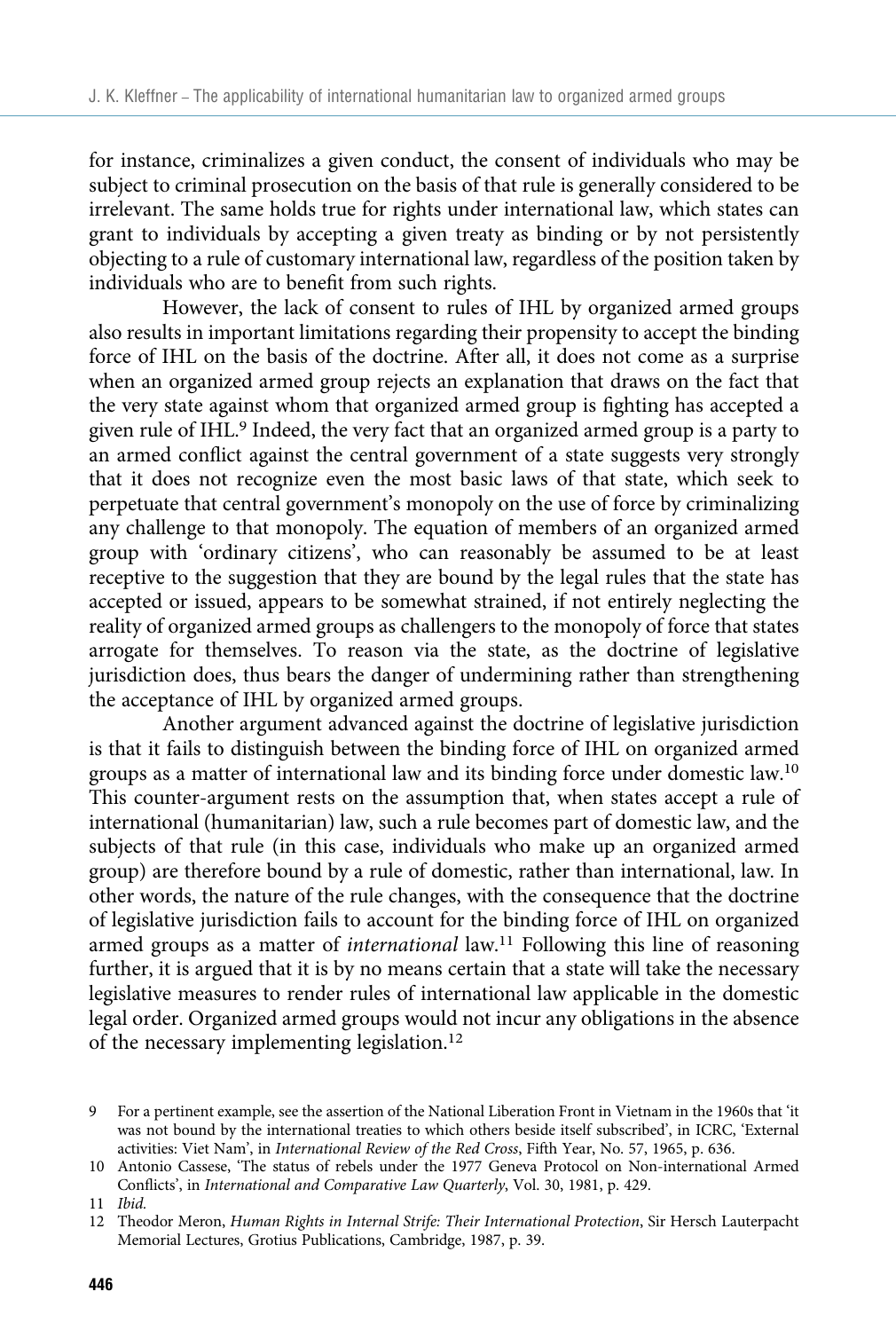This counter-argument is open to two objections, one relating to the conclusion that is being reached, the other to the underlying assumption that, when states accept a rule of international (humanitarian) law, such a rule becomes part of domestic law, and the individuals who make up an organized armed group will therefore be bound by a rule of domestic, rather than international, law.

First, the conclusion that an organized armed group would not incur any obligations in the absence of the necessary implementing legislation only holds true in a dualist conception of the relationship between international and domestic law, which is of course not the only possible conception. As the regulation of the relationship between international and domestic law is a matter to be decided freely by each state, some accept (certain categories of) rules of international law to be directly applicable in their domestic legal order, while others require such rules to be transformed into rules of domestic law. Indeed, in addition to the two classical approaches to the relationship between international and domestic law – monism and dualism – several other approaches and techniques exist.<sup>13</sup> While a detailed discussion of these approaches is beyond the purview of the present article, suffice it to say that dualism is not the only one. The conclusion that organized armed groups do not incur any obligations in the absence of the necessary implementing legislation would only be reached when states adopt a dualist approach, whereas members of organized armed groups may incur obligations under IHL when a monist approach is adopted.

Secondly, the assumption that, when states accept a rule of international (humanitarian) law, such a rule becomes part of domestic law, and that the individuals who make up an organized armed group will be bound by a rule of domestic rather than international law, is by no means self-evident. Much as other areas of international law (such as international human rights law and international criminal law) create rights and/or obligations of individuals directly under international law,14 so does IHL. Non-transformation of a rule that creates such rights or obligations under international law may have the consequence of forestalling its domestic application in a state that has opted for a dualist approach to the relationship between international and domestic law. As a result, an individual who seeks to invoke a human right before a domestic court may be barred from doing so, or a domestic court may find itself barred from exercising its jurisdiction over someone accused of an international crime. However, such consequences for purposes of domestic proceedings do not affect the fact that the individual in question is the bearer of rights and obligations on the international plane. Indeed, such an individual may nevertheless be able to invoke an international right in an international forum, such as a human rights body, or may be prosecuted before an international criminal tribunal for violating the obligations that international law imposes on him or her. The same applies in the

<sup>13</sup> On the relationship between international and national law, see, among others, Janne Nijman and André Nollkaemper, New Perspectives on the Divide Between National and International Law, Oxford University Press, Oxford, 2007, 380 pp.

<sup>14</sup> Permanent Court of International Justice, Jurisdiction of the Courts of Danzig, Advisory Opinion, 3 March 1928, PCIJ, Series B, No. 15, p. 18.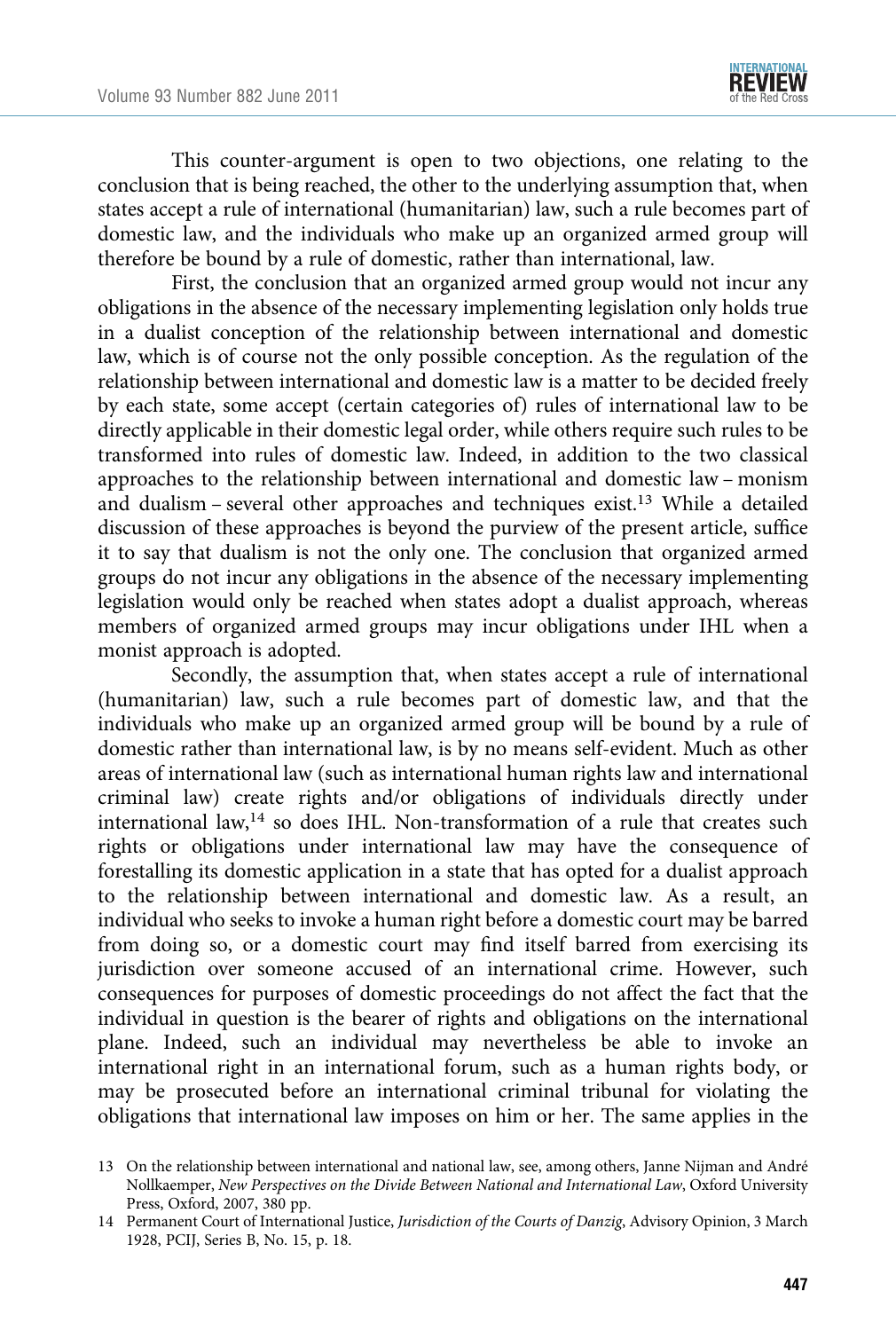context of IHL: whether or not an individual is bound as a matter of domestic law has no bearing on the binding force of rules of IHL as a matter of international law.15 Thus, the 'capacity to legislate for all nationals', which is the centrepiece of the doctrine of legislative jurisdiction, should not be understood narrowly to refer exclusively to legislation through the adoption of rules of domestic law. Rather, the capacity to legislate also refers to the competence of states to accept rights and obligations under IHL for their nationals on the international plane.

The fact that the foregoing argument against the doctrine of legislative jurisdiction is thus not entirely convincing is not to suggest, however, that the doctrine of legislative jurisdiction is unproblematic in other respects. Besides its likely failure to improve compliance by organized armed groups, to which we have already alluded, the doctrine suffers from a number of defects. The first of these is that the doctrine rests on the argument that 'the government is competent to legislate for all its nationals'.<sup>16</sup> Thus understood, the doctrine would be better called more precisely the doctrine of active nationality legislative jurisdiction, as opposed to other jurisdictional bases such as territory or passive nationality, inasmuch as it limits the reach of the rules of IHL to the nationals of the consenting state. In so doing, it fails to explain why IHL treaty rules are binding in a situation in which an organized armed group is (also) composed of foreign nationals from a state that has not ratified the respective treaty. That may not be of particular practical relevance in the case of Common Article 3, as the Geneva Conventions have been ratified by all states. But it remains relevant in the context of Additional Protocol II and other, less widely ratified treaties, such as the Anti-Mines Protocol to the 1980 Convention on Certain Conventional Weapons<sup>17</sup> and the 1954 Hague Convention on Cultural Property and its Second Protocol.18

More importantly, however, such a doctrine of active nationality legislative jurisdiction is severely limited if considered in the light of recent developments relating to the concept of 'nationality'. According to the International Criminal Tribunal for the former Yugoslavia, the concept of nationality cannot be reduced to an exercise in formalism, in particular in armed conflicts with ethnic, religious, or similar connotations that are today the rule rather than the exception: its substantive dimension, namely the allegiance of a given individual (or lack thereof) to a given state or government, also needs to be considered.<sup>19</sup> Put differently, individuals with allegiance to states or entities other than the state whose nationals they are as a

- 15 S. Sivakumaran, above note 7, pp. 384–385.
- 16 Ibid., p. 381, emphasis added. S. Sivakumaran further recounts the opinion expressed by the Greek delegate at the Diplomatic Conference of 1974–1977 that also ties the binding nature of IHL on organized armed groups to the fact that their members 'were obviously nationals of some State, and were thereby bound by the obligations undertaken by the latter', ibid.
- 17 Protocol on Prohibitions or Restrictions on the Use of Mines, Booby-Traps and Other Devices as amended on 3 May 1996 (Protocol II to the 1980 Convention on Certain Conventional Weapons as amended on 3 May 1996).
- 18 Convention for the Protection of Cultural Property in the Event of Armed Conflict, The Hague, 14 May 1954; Second Protocol to the Hague Convention of 1954 for the Protection of Cultural Property in the Event of Armed Conflict, The Hague, 26 March 1999.
- 19 See ICTY, The Prosecutor v. Tadič, Decision (Appeals Chamber), 15 July 1999, para. 166.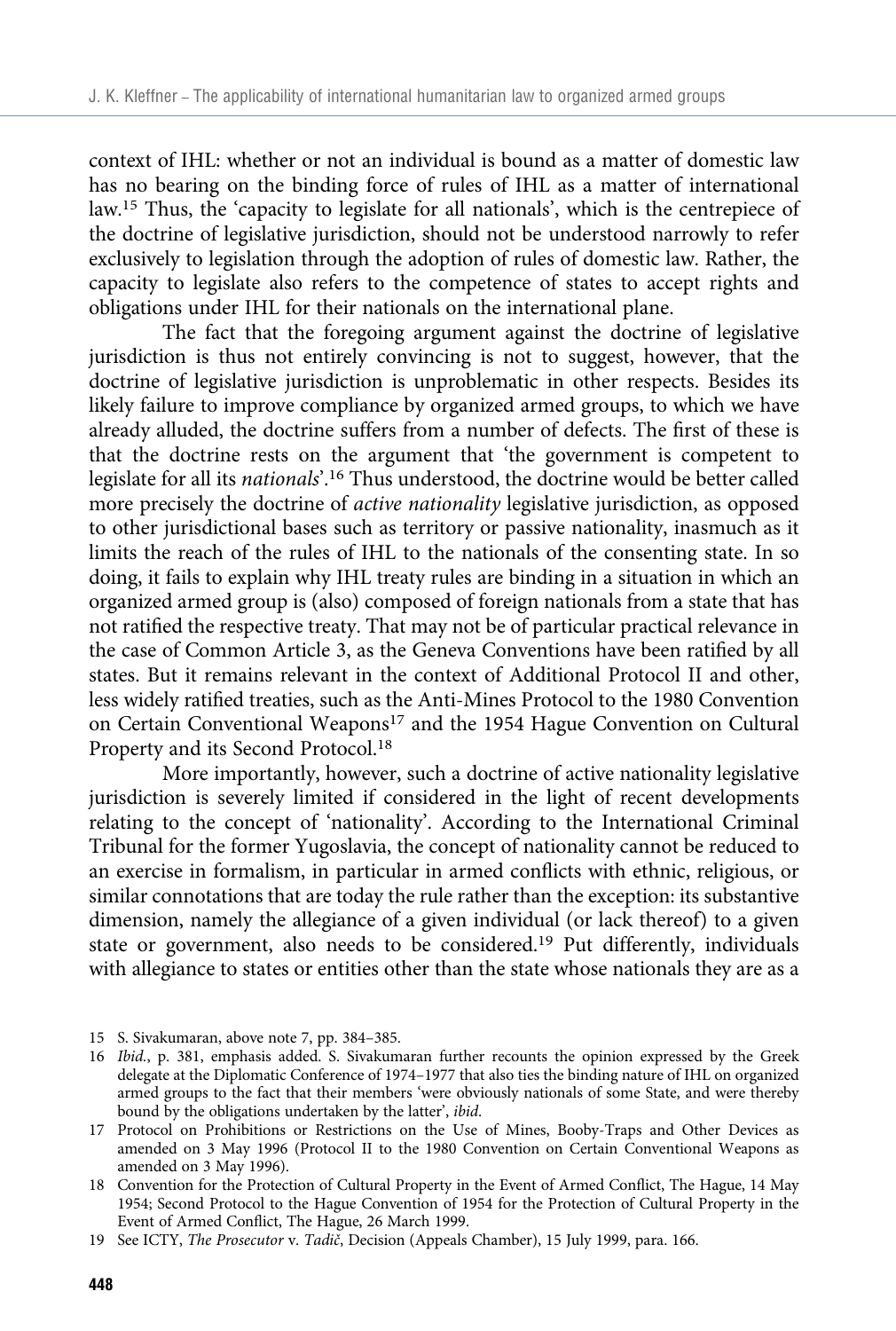matter of formality should not be considered nationals of the former state as a matter of substance. If one transposed such an understanding of 'nationality' to the doctrine of active nationality legislative jurisdiction, it would mean that that jurisdiction does not extend to members of organized armed groups because they should not be considered 'nationals' of the state against whom they are fighting. After all, being a member of an organized armed group involved in a NIAC against the state is the quintessential expression of a lack of allegiance to that state.

While the foregoing suggests that the explanatory value of the doctrine of legislative jurisdiction would be very limited if one were to rely on active nationality as a basis for that legislative jurisdiction, this would be different if one were to proceed on the basis of territorial jurisdiction. Indeed, some have taken the view that the binding nature of IHL on members of organized armed groups stems from the fact that an international rule accepted by a state is binding on all those 'within the national territory of that State',<sup>20</sup> rather than the fact that they are nationals of that state. This approach would not be open to the same objection as the doctrine of active nationality legislative jurisdiction, since the competence of states to legislate vis-à-vis everyone within their territory is independent of any allegiance.

Nevertheless, the doctrine of legislative jurisdiction as a whole – whether in the form of active nationality legislative jurisdiction or territorial legislative jurisdiction – suffers from another, fundamental conceptual defect, inasmuch as it derives the binding force of IHL on organized armed groups as collective entities from the binding force on individual members. This construct deserves separate analysis in the subsequent section, because its explanatory potential goes beyond the doctrine of legislative jurisdiction with its focus on conventional IHL. In contrast, the reasoning via individuals is based on the assertion that organized armed groups are bound because their members are bound as individuals by both conventional and customary IHL.

### Binding force via the individual

The binding force of IHL on individuals has been recognized for a long time. Since individuals are punished for war crimes is it clear that they bear duties that flow directly from IHL.21 Such duties apply to all individuals, whether they possess the

<sup>20</sup> Sylvie Junod, in Claude Pilloud, Jean Pictet, Yves Sandoz, and Christophe Swinarski, Commentary on the Additional Protocols of 8 June 1977 to the Geneva Conventions of 12 August 1949, International Committee of the Red Cross, Martinus Nijhoff Publishers, Dordrecht, 1987, p. 1345, para. 4444, emphasis added. See also the statement of the delegate of the USSR at the Diplomatic Conference of 1974–1977, in Official Records of the Diplomatic Conference on the Reaffirmation and Development of International Humanitarian Law Applicable in Armed Conflicts (1974–1977), CDDH/III/SR.32, Vol. XIV, p. 314, para. 22 ('Any international instrument signed by a Government was binding on all those within its territory').

<sup>21</sup> Christopher Greenwood, 'Historical development and legal basis', in D. Fleck (ed.), The Handbook of International Humanitarian Law, 2nd edition, Oxford University Press, Oxford, 2008, p. 39, para. 134. For an example epitomizing the long history of war crimes prosecutions, see the Henfield's case, 11 F. Cas. 1099 (C. C. D. Pa. 1793) (No. 6,360), reproduced in Jordan J. Paust, et al. (eds), International Criminal Law: Cases and Materials, 2nd edition, Carolina Academic Press, Durham, NC, 2000, pp. 232–238.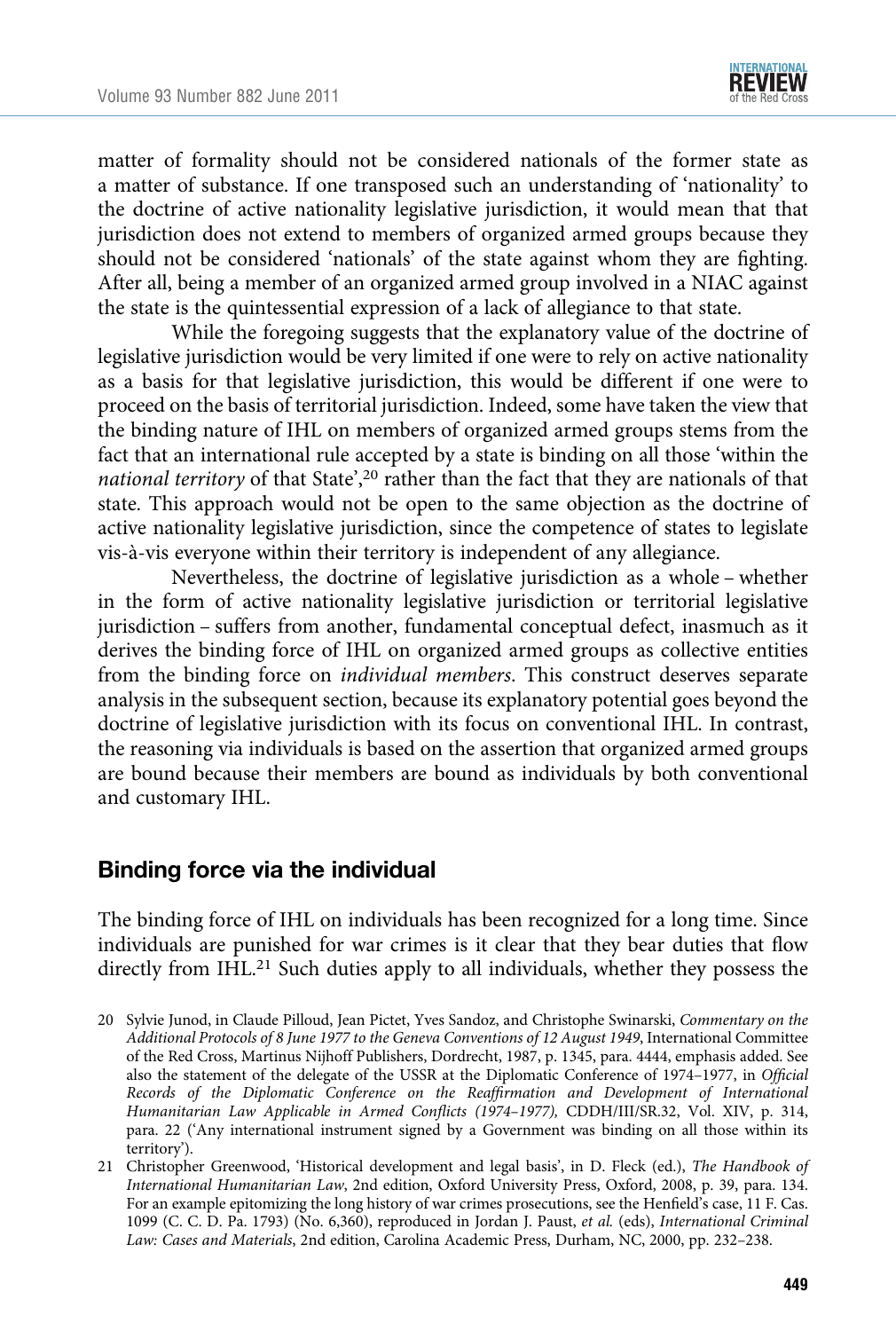formal status of combatants in an international armed conflict as members of the armed forces of a party to such an armed conflict, whether they are members of armed forces in a NIAC, or whether they are civilians.<sup>22</sup> And yet, IHL clearly distinguishes between two addressees, namely parties to an armed conflict (i.e. the collective entities of states and organized armed groups), $23$  on the one hand, and individuals, on the other hand. Indeed, it is the collective nature of political violence and the organization of a group of individuals engaged in such violence that elevates a given situation to an armed conflict. Parties to an armed conflict are not merely the sum of all its members, who act as atomized individuals. Rather, organized armed groups (just as states parties to an armed conflict) are identifiable entities, with political objectives (broadly conceived) that they pursue by violent means. They possess an organized military force and an authority responsible for its acts,<sup>24</sup> whereas the individual member concerned acts on behalf of an organized armed group. The rudimentary nature of the legal framework governing the collective accountability of organized armed groups, including the uncertainty surrounding the attribution of acts of an individual to an organized armed group,<sup>25</sup> should not distract from the fact that the individual member is engaged in the violence as part of a collective entity. Just as the violation of IHL by an individual may simultaneously entail both his or her individual criminal responsibility and the responsibility of a state to whom his or her acts or omissions can be attributed,<sup>26</sup> so the acts of such an individual may entail both his or her individual criminal responsibility and the accountability of an organized armed group. This is not to

- 22 For combatants, see e.g. the Nuremberg Judgment against members of the German Wehrmacht and Kriegsmarine Wilhelm Keitel, Karl Dönitz, Erich Raeder, and Alfred Jodl, all convicted for war crimes in World War II, International Military Tribunal (Nuremberg), The Trial of German Major War Criminals, Judgment, 1 October 1946; Proceedings of the International Military Tribunal sitting at Nuremberg, Germany, Part 22, 22 August 1946 to 1 October 1946, pp. 492–493, 508–510, 511–512, 516–517. For members of organized armed groups in an NIAC, see e.g. Special Court for Sierra Leone, The Prosecutor v. Alex Tamba Brima, Brima Bazzy Kamara and Santigie Borbor Kanu, Case No. SCSL-04-16-T, Judgment (Trial Chamber), 20 June 2007, and Case No. SCSL-2004-16-A, Judgment (Appeals Chamber), 22 February 2008. For civilians, see e.g. British Military Court for the Trial of War Criminals, Trial of Erich Heyer and Six Others (The Essen Lynching Case), Essen, 18–19 and 21–22 December 1945, Law Reports of Trials of War Criminals, Selected and Prepared by the United Nations War Crimes Commission, Vol. I, London, HMSO, 1947, Case No. 8, pp. 88–92.
- 23 See Common Article 3 to the Geneva Conventions and J.-M. Henckaerts and L. Doswald-Beck, above note 3, Rule 139. The same assumption seems to underlie Article 10 of the International Law Commission's Articles on State Responsibility, which attributes conduct of an insurrectional movement (rather than its composite individuals) to a state: see James Crawford, The International Law Commission's Articles on State Responsibility: Introduction, Text and Commentaries, Cambridge University Press, Cambridge, 2002, p. 117, para. 4 (which makes a clear distinction between conduct of the movement as such and conduct of individual members of the movement acting in their own capacity).
- 24 See Jean Pictet, (ed.), Commentary to the First Geneva Convention for the Amelioration of the Condition of the Wounded and the Sick in Armed Forces in the Field, Geneva, 1952, p. 49, referring to the two criteria of possessing an organized military force and an authority responsible for its acts among several others, which can serve to indicate the existence of a NIAC in the sense of Common Article 3. For an elaboration of the required degree of organization, see e.g. ICTY, The Prosecutor v. Boškoski and Tarčulovski, above note 1, paras. 194–205.
- 25 For a discussion, see J. Kleffner, above note 4, pp. 257–264.
- 26 See generally, André Nollkaemper, 'Concurrence between individual responsibility and state responsibility in international law', in International and Comparative Law Quarterly, Vol. 52, 2003, pp. 615–640.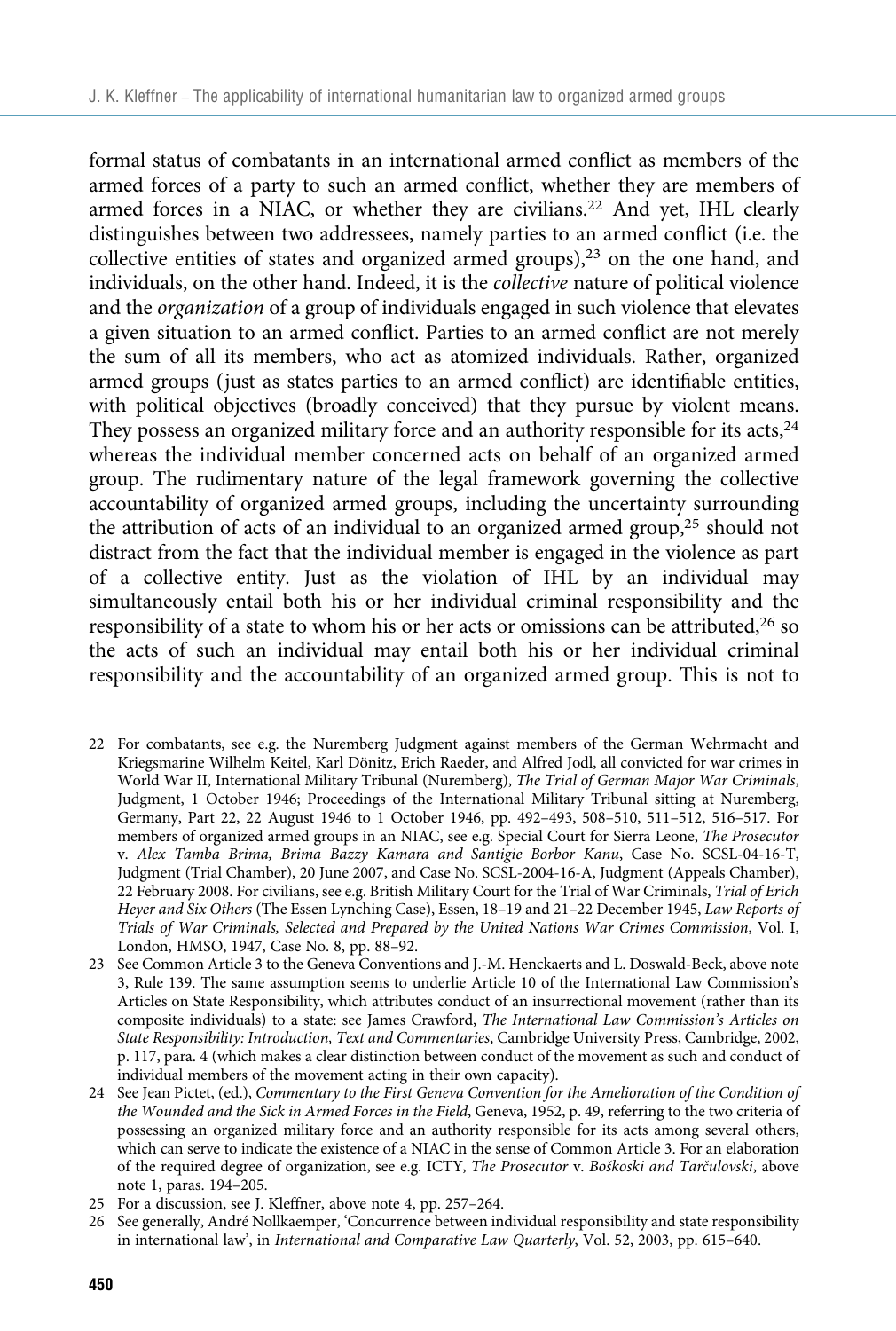

suggest that only members of a party to an armed conflict can commit violations of IHL. What it does suggest, however, is that organized armed groups as such bear duties under IHL independent from the duties of individuals.

This is also clear from a closer look at the rules of IHL. For instance, when Common Article 3 prohibits 'the passing of sentences and the carrying out of executions without previous judgment pronounced by a regularly constituted court, affording all the judicial guarantees which are recognized as indispensable by civilized peoples' <sup>27</sup> and Article 6 of the Additional Protocol II further specifies standards for criminal prosecutions, these rules imply that, in order to be compliant with IHL in adjudicating cases, parties to an armed conflict (including organized armed groups) must install judicial mechanisms that satisfy the mentioned requirements. To do so is not the concern of individual members but of the organized armed group as a whole. In similar vein, the obligation in Additional Protocol II to provide for the education of children in keeping with the wishes of their parents or those responsible for their care28 requires the organized armed group – on a collective level – to take the necessary measures within the territory under its control.29 The rules regulating the internment and detention of persons deprived of their liberty stipulated in Article 5 of the Additional Protocol II30 are likewise in the main directed towards the detaining authority as such, and not (only) to individual members of that authority.<sup>31</sup> In light of the foregoing, it is not convincing to construe the binding force of IHL on organized armed groups by reference to its binding force on individuals. That explanation negates the fact that the organized armed group as such is an addressee of distinct obligations under IHL that are independent and separate from those of individuals.

#### Binding force because of the exercise of de facto governmental functions

The third explanation of the binding force of IHL on organized armed groups draws on the exercise of de facto governmental functions by such groups. As Jean Pictet puts it: '[I]f the responsible authority at their head exercises effective sovereignty, it is bound by the very fact that it claims to represent the country, or part of the country'.<sup>32</sup> This approach finds support in the principle of effectiveness<sup>33</sup> as an element of both statehood and the recognition of governments.34 It is also consistent

28 Additional Protocol II, Art. 4(3)(a).

- 33 Roger Pinto, 'Les règles du droit international concernant la guerre civile', in Recueil des cours, Vol. 114, 1965-I, p. 528.
- 34 Volker Epping, 'Völkerrechtssubjekte', in K. Ipsen (ed.), Völkerrecht, 5th edition, C.H. Beck, Munich, 2004, p. 63, para. 10; Volker Epping, 'Der Staat im Völkerrecht', in ibid., p. 273, para. 40.

<sup>27</sup> Common Article 3(1)(d).

<sup>29</sup> C. Pilloud, et al., above note 20, pp. 1377–1378, especially para. 4546.

<sup>30</sup> Additional Protocol II, Art. 5.

<sup>31</sup> C. Pilloud, et al., above note 20, p. 1384, paras. 4573–4574.

<sup>32</sup> Jean Pictet (ed.), Commentary to the Fourth Geneva Convention Relative to the Protection of Civilian Persons in Time of War, ICRC, Geneva, 1958, p. 37. See also L. Moir, above note 6, p. 55.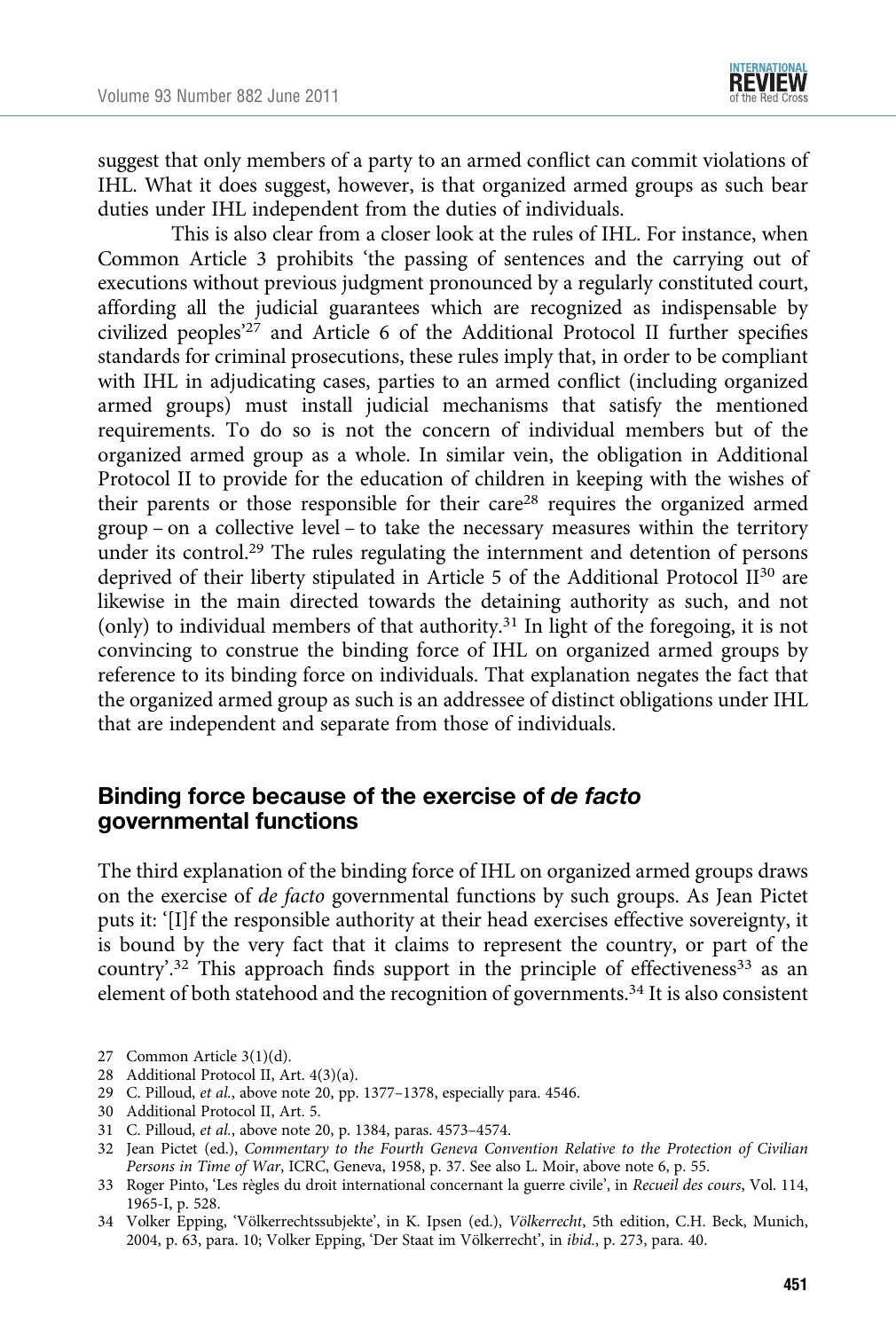with the law of state responsibility, inasmuch as that law equates acts committed by an organized armed group that proves successful in its quest to become the new government of an existing state or to establish a new state, with conduct of that existing or new state.<sup>35</sup>

Such an approach certainly shifts the focus away from the binding force of IHL on the individual to the collective entity of the organized armed group. It thereby responds to the weaknesses of the line of argument explained in the previous section. To construe the binding force because of the exercise of de facto governmental functions also takes an important step towards understanding organized armed groups as autonomous actors that are distinct from states.<sup>36</sup> Indeed, nowhere is this clearer than in the law of state responsibility, which acknowledges that the conduct of an insurrectional movement is not attributable to the state if the movement is unsuccessful. The rules on the responsibility of states for internationally wrongful acts thus make clear that the structures, organization, and conduct of such a movement are independent of those of the state. $37$  In furtherance of recognizing this autonomy of organized armed groups, the de facto governmental functions argument draws on the factual element of the exercise of governmental functions by an organized armed group, and its aspiration to become the next government of an existing state or the new government of a newly independent state.

At the same time, it is readily apparent that to construe the binding force of IHL on organized armed groups in this way does not disconnect it from the binding force of IHL on the state concerned. The origin of that binding force remains the fact that the state that the organized armed group strives to represent has accepted a given rule of IHL. This acceptance manifests itself in the fact that the state has expressed its consent to be bound by the treaty in question, or in the fact that the state has contributed to the formation of a given rule of customary IHL, or at least that it has not acted as a persistent objector to the customary rule in question. In this way, the de facto governmental functions argument remains a state-centric model of explaining the binding force of IHL on organized armed groups. The possibility cannot therefore be entirely excluded that an organized armed group might raise an argument similar to the one in response to the doctrine of legislative jurisdiction, namely that the organized armed group rejects the binding force of those rules that have been accepted by the very state against which the group is fighting. However, there are two important differences.

First, in contrast to the doctrine of legislative jurisdiction, which flows topdown, the argument that organized armed groups are bound because they exercise

<sup>35</sup> Articles 10(1) and (2) of the Articles on Responsibility of States for Internationally Wrongful Acts (2001), UNGA Resolution 56/83 of 12 December 2001, and corrected by document A/56/49(Vol. I)/Corr.4. For a discussion of the theoretical basis for state responsibility in the case of an organized armed group being successful in establishing a new state, see Patrick Dumberry, 'New state responsibility for internationally wrongful acts by an insurrectional movement', in European Journal of International Law, Vol. 17, 2006, pp. 605–621.

<sup>36</sup> Liesbeth Zegveld, Accountability of Armed Opposition Groups in International Law, Cambridge University Press, Cambridge, 2002, p. 15.

<sup>37</sup> J. Crawford, above note 23, p. 117, para. 4.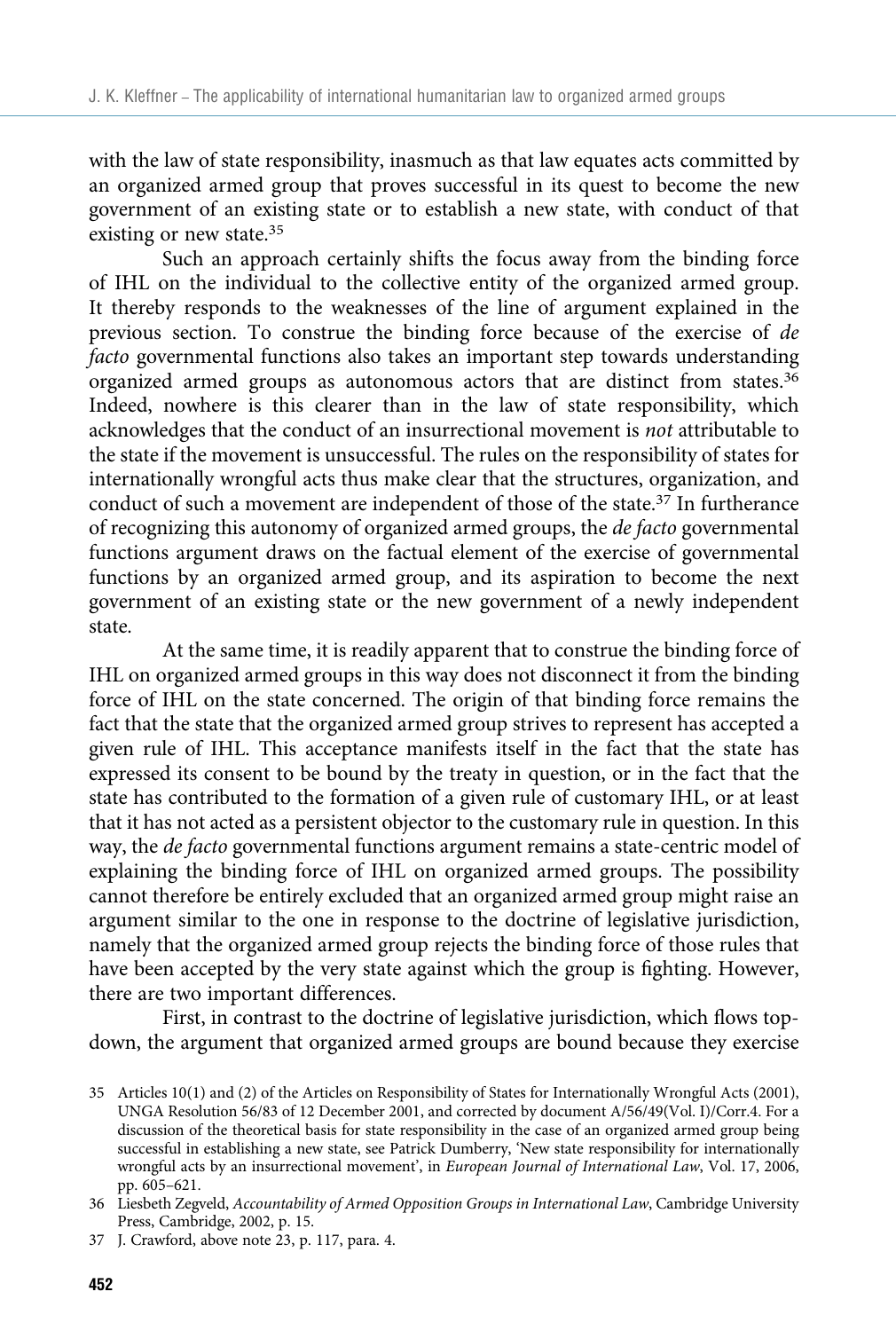de facto governmental functions proceeds bottom-up. Rather than starting with the state against whom an organized armed group is fighting, it begins with the independent capacity of organized armed groups to act and their aspirations to become the state and replace the current government. Given that organized armed groups that have these aspirations can reasonably be expected to be concerned about their legitimacy in the eyes of other states and the international community at large, they may be susceptible to the argument that they should comply with those rules that are considered to be part and parcel of appearing legitimate. And these rules certainly include 'elementary considerations of humanity'<sup>38</sup> as reflected in IHL.

A second important difference is that the doctrine of legislative jurisdiction is primarily retrospective, inasmuch as it places at its centre the fact that the state concerned has accepted the rules of IHL in the past. The de facto governmental functions argument instead focuses on the present factual circumstances and the position to which an organized armed group aspires in the future. In so doing, it makes it more difficult for an organized armed group to reject the binding force of IHL than in the case of the doctrine of legislative jurisdiction, because it calls for the organized armed group to recognize its independent responsibilities as an entity that resembles a government and aspires to represent the state in the future.

Notwithstanding the aforementioned merits, however, the de facto governmental functions argument is open to a number of objections. To contemplate a situation in which an organized armed group exercises de facto governmental functions implies at least a relatively stable control over part of a state's territory and/or control over persons, in addition to the existence of organs of the organized armed group that replace those of the state in the exercise of public power. Such a situation is likely to resemble closely situations where the high threshold for the applicability of Additional Protocol II is met, which requires that organized armed groups 'exercise such control over a part of [a state's] territory as to enable them to carry out sustained and concerted military operations and to implement [the Second Additional] Protocol'.<sup>39</sup> As is well known, not many of today's NIACs reach that threshold. When that threshold is not reached, the de facto governmental functions argument fails to explain why organized armed groups are bound by IHL.<sup>40</sup>

Turning from the factual question of whether or not an organized armed group exercises governmental functions to the issue of the aspirations of organized armed groups, another weakness of the argument flows from the fact that it is by no means certain that all organized armed groups do in fact want to become the next government of a state. Indeed, it has been shown that parties to an armed conflict may at times have an interest not to end an armed conflict and become the new government, but instead thrive on the general insecurity in the region where they operate, because that insecurity enables them to retain access to economic

<sup>38</sup> International Court of Justice, Corfu Channel Case, Merits, Judgment, 9 April 1949, ICJ Reports 1949, p. 22, para. 215.

<sup>39</sup> See Additional Protocol II, Art. 1(1).

<sup>40</sup> In this vein, see also L. Zegveld, above note 36, p. 15.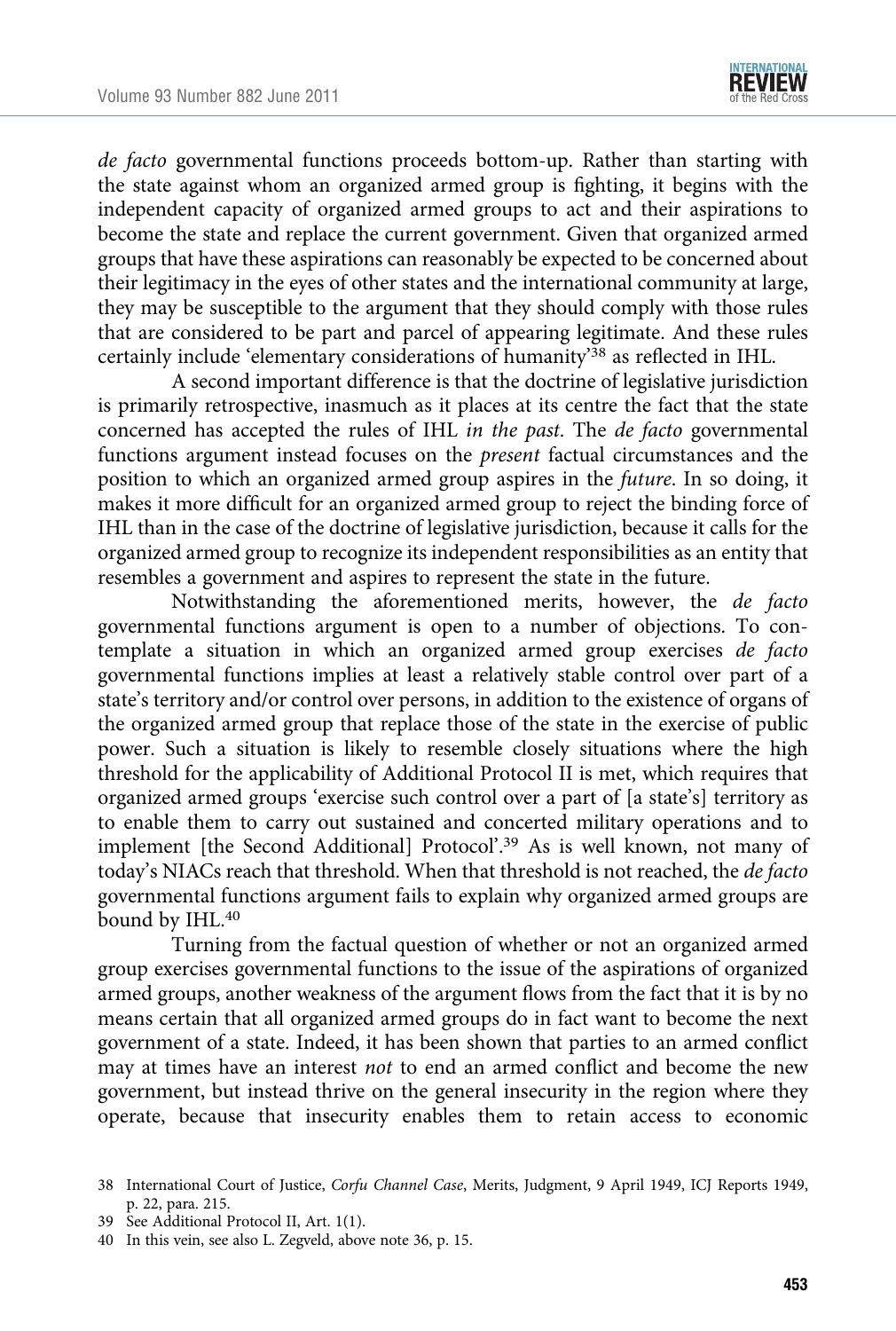resources.41 In these and other cases where organized armed groups do not (aspire to) become the new government, the de facto governmental functions argument fails to convince.

In sum, the argument's strengths are restricted to a limited type of organized armed groups, and cannot explain why all organized armed groups may be presumed to be bound by IHL.

#### Binding force by virtue of customary IHL: organized armed groups as international legal persons

A further explanation that is occasionally offered for why IHL applies to organized armed groups is that they are bound by customary IHL because of the international legal personality that they possess. The Darfur Commission of Inquiry put it in the following terms: '[A]ll insurgents that have reached a certain threshold of organization, stability and effective control of territory, possess international legal personality and are therefore bound by the relevant rules of customary international law on internal armed conflicts'.<sup>42</sup>

This explanation bears several strengths compared to those already mentioned. As far as the doctrine of legislative jurisdiction is concerned, the international legal personality argument does not flow via the state against which a given organized armed group is fighting. At the same time, it needs to be acknowledged that the argument does not entirely detach the construction of the binding force of IHL on organized armed group from states. The explanation suffers from a weakness that closely resembles the weakness of the de facto governmental functions argument, inasmuch as both base themselves on the fact that states retain the legislative competence, to some extent shared with international organizations, to create customary IHL through their practice and *opinio juris*. Indeed, the International Committee of the Red Cross (ICRC)'s customary IHL study acknowledges that the practice of organized armed groups 'does not constitute State practice as such' and that the 'legal significance [of the practice of organized armed groups] is unclear'. <sup>43</sup> As long as organized armed groups are thus excluded from the process of customary IHL formation, the binding force is still 'imposed' upon them and their sense of ownership of those rules is still weakened. Nevertheless, by construing the binding force of IHL on the basis of international legal personality and customary international law, one avoids the argument that they are bound only through the state against whom they fight. Instead, it is the international community of states at large that binds them. Customary IHL may thus be seen by them to embody a more universal claim to adherence and may make it more difficult (although not impossible) for an organized armed group to reject that claim.

<sup>41</sup> Herfried Münkler, Die neuen Kriege, Rowohlt Verlag, Reinbeck, 2002, pp. 159–173.

<sup>42</sup> Report of the International Commission of Inquiry on Darfur to the United Nations Secretary-General Pursuant to Security Council Resolution 1564 of 18 September 2004, 25 January 2005, para. 172, available at: [http://www.un.org/News/dh/sudan/com\\_inq\\_darfur.pdf](http://www.un.org/News/dh/sudan/com_inq_darfur.pdf) (last visited 15 June 2011).

<sup>43</sup> J.-M. Henckaerts and L. Doswald-Beck, above note 3, p. xxxvi.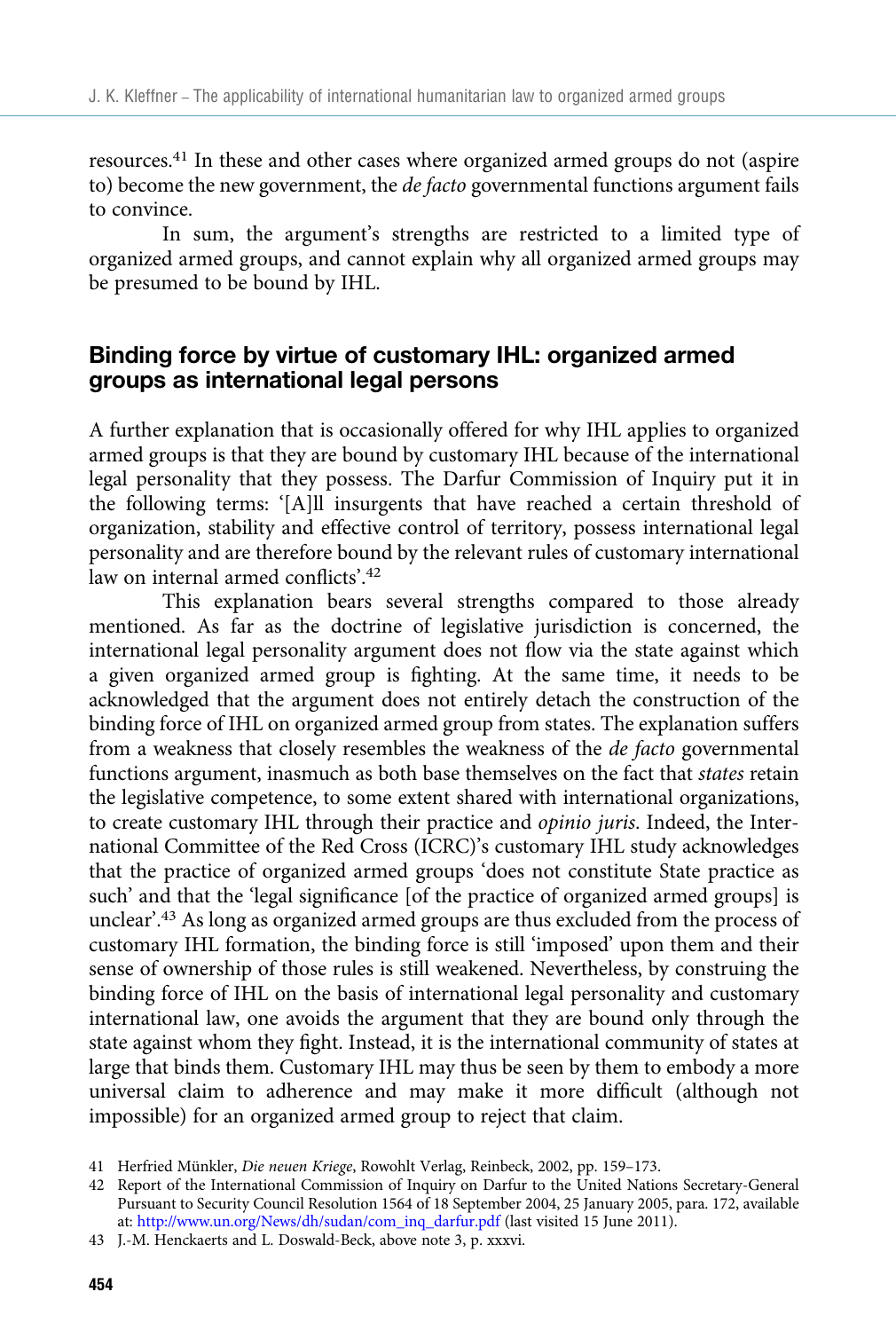Another strength of the explanation that organized armed groups are bound by customary IHL by virtue of their international legal personality is that it takes due account of their collective dimension. It thus does not suffer from the same weakness as the explanation that reasons from the binding nature of IHL on individuals.

However, the idea of construing the binding force of IHL on the basis of the international legal personality bestowed upon organized armed groups is also subject to a number of challenges. First, it cannot provide a basis for the purported binding force of conventional IHL on organized armed groups, irrespective of the latter's consent. In failing to do so, and to the extent that the customary law of NIACs lags behind treaty law,<sup>44</sup> the explanation hence entails some consequences that are prone to create serious challenges to compliance with conventional IHL. While, as a matter of law, non-acceptance of conventional IHL obligations by an organized armed group would not free the state that has ratified a given IHL treaty from the obligations it has thus accepted as binding,<sup>45</sup> such an inequality before the law would be problematic from the viewpoint of reciprocity as a crucial factor promoting compliance, as a matter of fact.<sup>46</sup>

A second possible objection to the construction of the binding nature of IHL on organized armed groups on the basis of the international legal personality, which states may reasonably be expected to raise, is that such international legal personality, even if limited, would bestow legitimacy on organized armed groups. Indeed, this concern was raised during the negotiations of the Geneva Conventions, in relation to Common Article 3, which ultimately led to the inclusion of the provision that its application 'shall not affect the legal status of the Parties to the conflict'.<sup>47</sup> More recent developments in IHL-making confirm that these concerns of states persist.48 That objection is, however, not convincing because it confuses personality with legitimacy. The fact that a given entity enjoys certain rights under international law and is subject to certain obligations does not necessarily confer legitimacy on that entity. Indeed, even states as the undisputed and only primary subjects of international law are not necessarily legitimate. Those that are illegitimate – for instance because they commit widespread and systematic human rights violations against their own population – nevertheless retain their international legal personality. Conversely, organized armed groups do not automatically lack legitimacy, but that question is divorced from the question of whether they are endowed with international legal personality.

47 J. Pictet, above note 24, pp. 44, 60.

<sup>44</sup> An example is the obligation to record the placement of landmines as envisaged in Amended Protocol II to the Convention on Prohibitions or Restrictions on the Use of Certain Conventional Weapons Which May be Deemed to be Excessively Injurious or to Have Indiscriminate Effects (CCW), Geneva, 10 October 1980, Arts. 1(2) and 9, if compared to customary IHL as identified by the ICRC (see J.-M. Henckaerts and L. Doswald-Beck, above note 3, Rule 82 and Summary of the Rule, pp. 284–285).

<sup>45</sup> Cf. J.-M. Henckaerts and L. Doswald-Beck, above note 3, Rule 140.

<sup>46</sup> See on this point, L. Moir, above note 6, pp. 86, 107–108.

<sup>48</sup> See e.g. CCW, above note 44, Art. 1(6), as amended according to the Amendment adopted on 21 December 2001.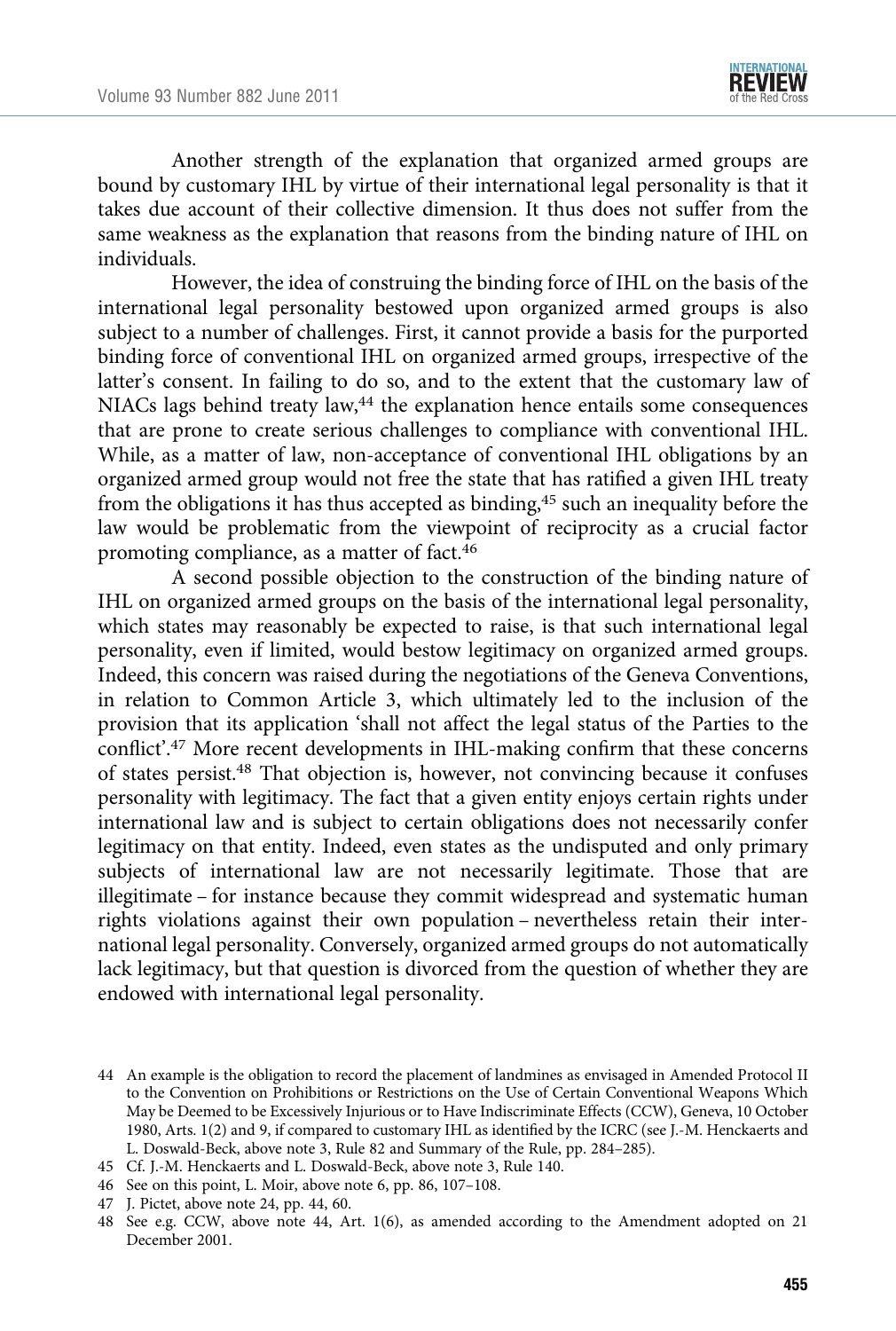Notwithstanding that the aforementioned possible objection fails to convince, the construction of the binding nature of IHL on organized armed groups via the international legal personality of those groups nevertheless suffers from an important logical defect, namely the circularity in construing international legal personality according to the mainstream doctrine. That circularity is epitomized in the mantra that international legal personality is determined on the basis of an entity's possessing rights and obligations under international law,<sup>49</sup> while the determination of such rights and obligations draws on the issue of whether the addressee of those rights and obligations possesses international legal personality. In the present context, organized armed groups were thus regarded as international legal persons because they possess rights and obligations under IHL, whereas they are seen to possess these rights and obligations because they are international legal persons. Certum est quia impossibile est!<sup>50</sup>

### Binding force by virtue of consent by organized armed groups

All of the aforementioned explanations are based on the assumption that IHL is being imposed upon organized armed groups regardless of their own will or even against their own will. In stark contrast, another basis for asserting that organized armed groups are bound is that they have expressed their consent to be bound by a relevant rule. Indeed, IHL occasionally reflects a consent-based approach to the binding force of IHL as much as it seems to suggest at other times that such consent is irrelevant. On the one hand, Common Article 3 categorically declares that 'each Party to the conflict shall be bound to apply, as a minimum' the substantive obligations in sections 1 and 2. The consent, or absence thereof, of an organized armed group is considered immaterial. On the other hand, Common Article 3 encourages the parties to a NIAC to conclude 'special agreements' through which all or part of the other provisions of the Geneva Conventions are brought into force. In addition, it is by no means exceptional that organized armed groups unilaterally declare their acceptance of rules of IHL, for instance in the form of 'Deeds of Commitment' made under the auspices of Geneva Call to ban anti-personnel mines and to further the protection of children from the effects of armed conflict.<sup>51</sup> And national liberation movements – a distinct sub-species of organized armed groups that has gained express recognition and regulation in Additional Protocol  $I^{52}$  – only become subject to the rules of that protocol if they express their consent to be bound.53

<sup>49</sup> International Court of Justice (ICJ), Reparation for Injuries Suffered in the Service of the United Nations, Advisory Opinion, ICJ Reports 1949, pp. 174, 178.

<sup>50</sup> 'It is certain, because it is impossible' [translation from Latin].

<sup>51</sup> See generally <http://www.genevacall.org/> (last visited 15 June 2011) and the list of signatories of Deeds of Commitment available at: <http://www.genevacall.org/resources/list-of-signatories/list-of-signatories.htm> (last visited 15 June 2011).

<sup>52</sup> See Additional Protocol I, Art. 1(4).

<sup>53</sup> See Additional Protocol I, Art. 96(3).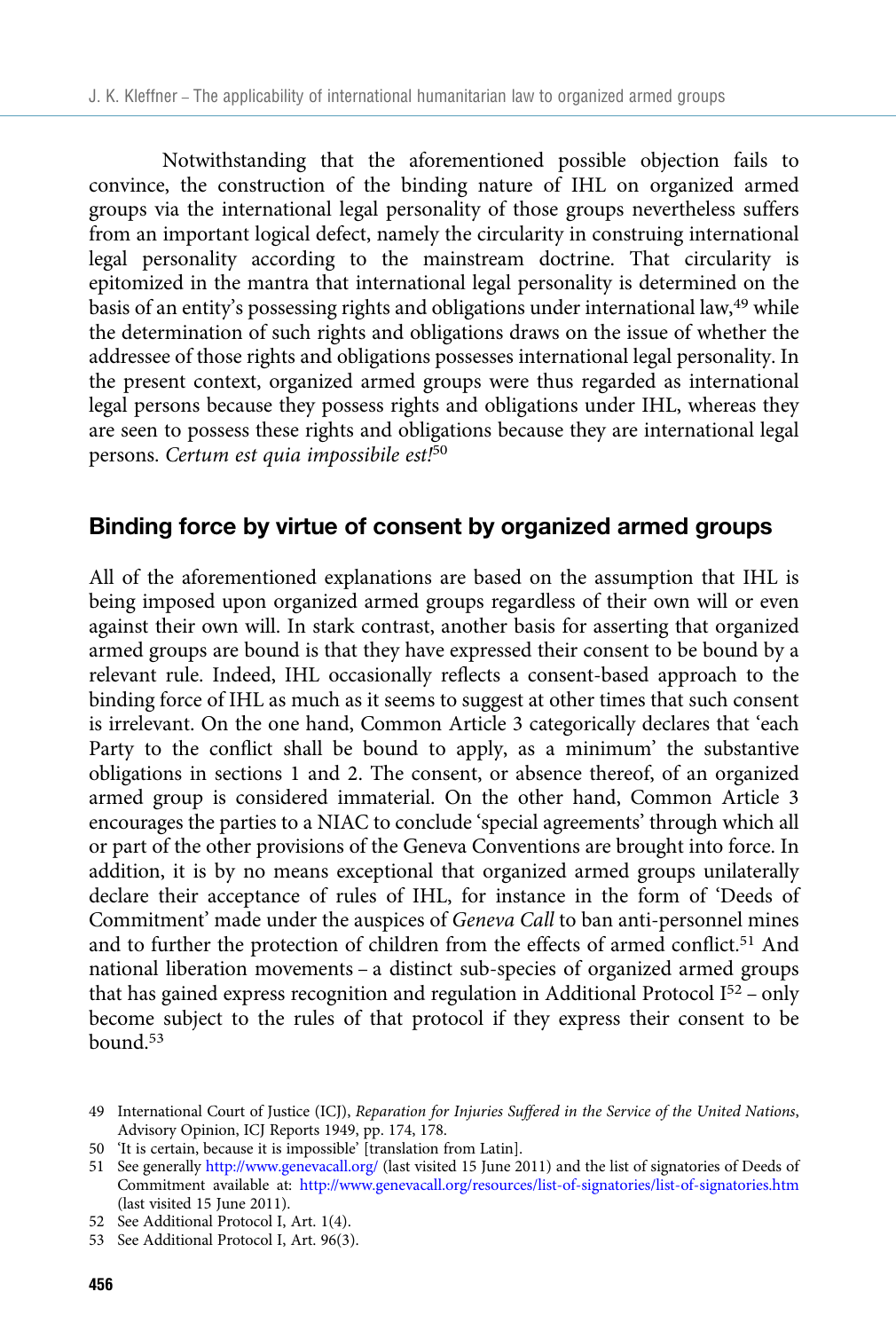The multiple distinct bases for the binding force of IHL vis-à-vis organized armed groups are also reflected in some of the instances at which international bodies have expressed their view on the matter. Besides drawing on the international legal personality of organized armed groups, the Darfur Commission of Inquiry, for instance, added that

implied acceptance of general international principles and rules on humanitarian law ... by rebel groups ... can be inferred from the provisions of some of the Agreements [between the government of Sudan and the organized armed groups SLM/A and the JEM]. ... In addition, the SLM/A and the JEM possess under customary international law the power to enter into binding international agreements (so called *jus contrahendum*), have entered various internationally binding Agreements with the Government. In these Agreements the rebels have undertaken, among other things, to comply with humanitarian  $law<sup>54</sup>$ 

In other words, the Darfur Commission of Inquiry combined the argument that IHL is being imposed upon organized armed groups by virtue of their international legal personality with the argument that organized armed groups are bound because they have consented to the rules in question.

It is at times asserted that, in the realm of conventional IHL, support for the argument that organized armed groups are bound if and when they consent to IHL can be found in the pacta tertiis rule as embodied in the Vienna Convention on the Law of Treaties.<sup>55</sup> According to that rule, '[a] treaty does not create either obligations or rights for a third State without its consent'. <sup>56</sup> As an exception to the same rule, '[a]n obligation arises for a third State from a provision of a treaty if the parties to the treaty intend the provision to be the means of establishing the obligation and the third State expressly accepts that obligation in writing'. <sup>57</sup> As far as rights for a third state that flow from a treaty are concerned, an exception applies

if the parties to the treaty intend the provision to accord that right either to the third State, or to a group of States to which it belongs, or to all States, and the third State assents thereto. Its assent shall be presumed so long as the contrary is not indicated, unless the treaty otherwise provides.<sup>58</sup>

An analogous application of that regime to the relation between states and organized armed groups as parties to a NIAC would mean that organized armed groups would only be bound by conventional IHL if they express their consent to the obligations – and do not reject the rights – embodied therein.<sup>59</sup>

<sup>54</sup> Report of the International Commission of Inquiry on Darfur, above note 42, paras. 173–174.

<sup>55</sup> See A. Cassese, above note 10, pp. 423–430.

<sup>56</sup> Vienna Convention on the Law of Treaties, entered into force 27 January 1980, 1155 UNTS 331, 8 ILM 679, Art. 34.

<sup>57</sup> Ibid., Art. 35.

<sup>58</sup> Ibid., Art. 36.

<sup>59</sup> A. Cassese, above note 10, p. 428.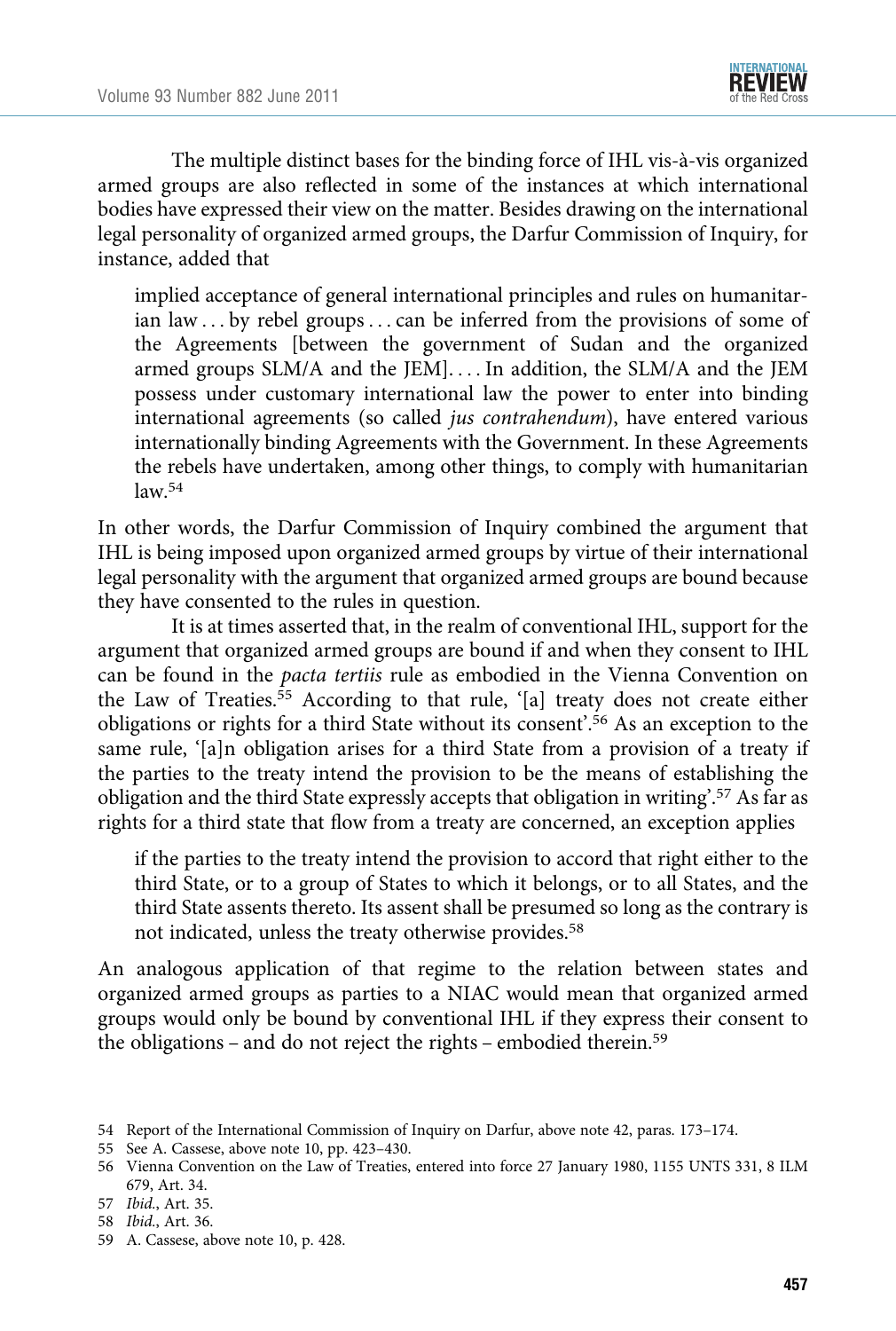However, to base the requirement for consent to rules of IHL of an organized armed group on the regime governing rights and obligations of third states as embodied in the law of treaties is open to a number of challenges. It is at least debatable whether and to what extent that regime, designed to govern the relation between states, can be transposed to the relationship between states and organized armed groups.60 One also fails to see why such an extension would have to stop with organized armed groups. Could it not be argued that the same analogy has to be drawn with respect to individuals, for instance? That, however, would have the consequence that their bearing rights (for instance under international human rights and humanitarian law) and obligations (under international humanitarian and international criminal law) would be subject to the requirement that they assent thereto, either expressly (as far as obligations are concerned) or implicitly (as far as rights are concerned). That consequence, in turn, is clearly incompatible with the widely accepted view that the consent of individuals is not required.<sup>61</sup> In sum, the law of treaties pertaining to pacta tertiis does not provide a convincing argument that the consent of organized armed groups is required in order for conventional IHL to be applicable to them.

In addition, to require consent would also have consequences that might be seen to militate against it as a basis for the binding nature of IHL on organized armed groups. On a very practical level, it may at times be difficult to establish who in a given organized armed group is competent to express the consent of that group to be bound. This is especially relevant with respect to more amorphous or heterogeneous armed groups or in the situation where different factions of an organized armed group split up because of internal differences or shifting alliances.<sup>62</sup>

A further consequence of requiring consent is that it raises the issue of reciprocity in an even more fundamental way than that observed when we considered the international legal personality of organized armed groups and customary IHL as a possible explanation for the binding force of IHL.63 For, if consent of the organized armed group is required, the question looms large whether the law applicable in a given NIAC is limited to those rules that both parties have accepted, thus mirroring the law of international armed conflict,<sup>64</sup> or whether the relationship between states and organized armed groups has to be conceptualized in such a way that reciprocity is not required as a matter of law, in which case

63 See above notes 45 and 46 and accompanying text.

<sup>60</sup> In this vein, see also S. Sivakumaran, above note 7, p. 377.

<sup>61</sup> See, for example, the express stipulation in the Geneva Conventions that protected persons may not renounce their rights: GC I, Art. 7; GC II, Art. 7; GC III, Art.7; GC IV, Art. 8.

<sup>62</sup> In that respect, the ICTY has developed, as one factor for determining whether the degree of organization of an armed group meets the required threshold for it to be an organized armed group in the sense of IHL, its ability to speak with one voice (see e.g. The Prosecutor v. Boškoski and Tarčulovski, above note 1, para. 203). However, the Tribunal emphasized that this factor, together with others, is indicative and is taken into account, rather than being determinative and in itself 'essential to establish whether the "organization" criterion is fulfilled' (ibid., para. 198).

<sup>64</sup> See Common Article 2 to the Geneva Conventions, according to which the conventions apply to all cases of declared war or of any other armed conflict which may arise 'between two or more of the High Contracting Parties'. See also Additional Protocol I, Art. 1(3).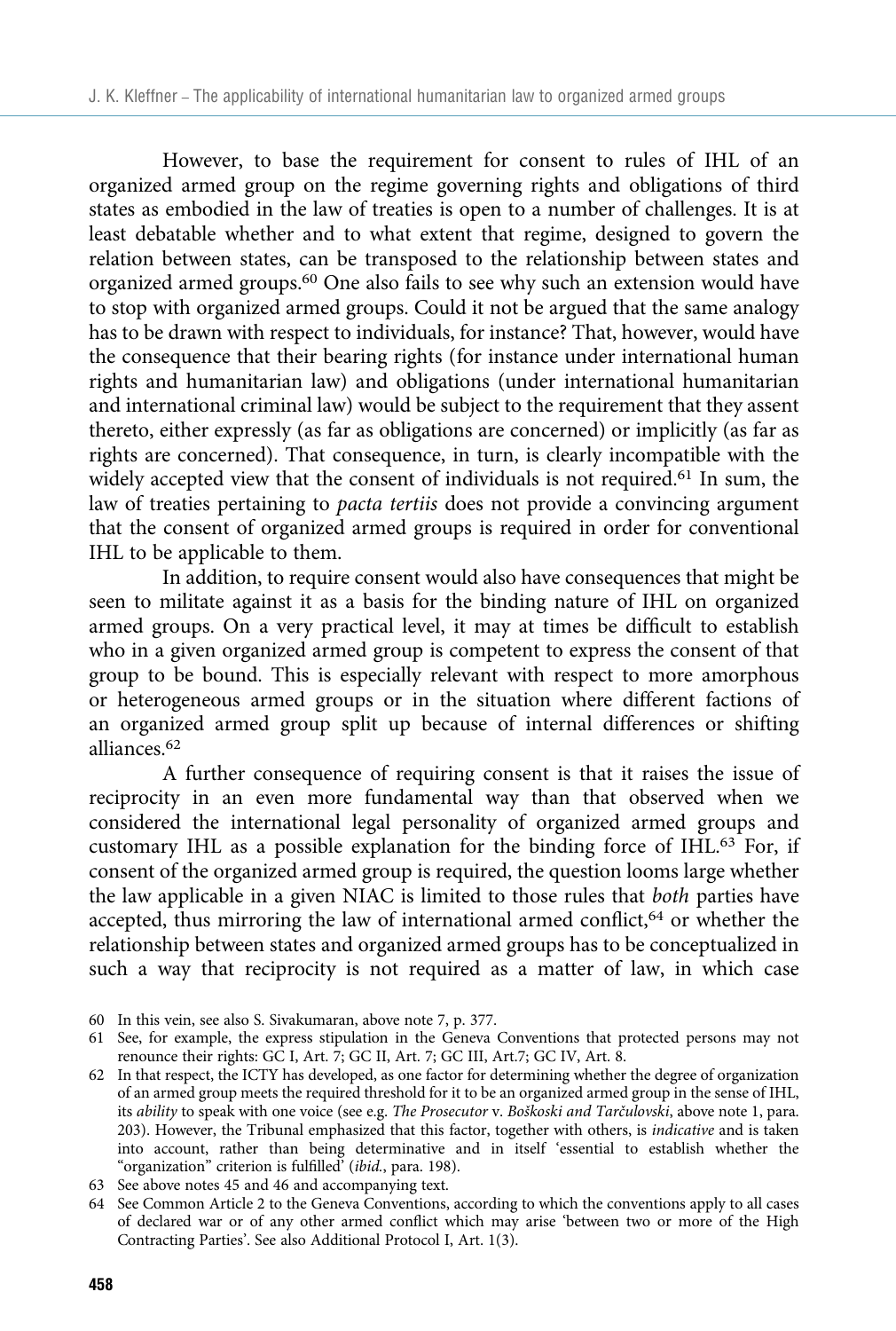

reciprocity as a matter of fact would however remain as an important factor inducing compliance by the parties to the armed conflict.

However, the most fundamental consequence of requiring consent is that, taken to its logical conclusion, such a requirement would mean that no rule of conventional IHL applies to an organized armed group that has failed to accept being bound by the rule in question. Yet that consequence needs to be put into perspective. An outright, complete rejection of all rules and principles of IHL by an organized armed group is the exception rather than the rule. The wealth of 'other practice' collected in the ICRC customary IHL study<sup>65</sup> and other ICRC documentation<sup>66</sup> exemplifies the fact that organized armed groups have expressed their acceptance of rules of IHL on numerous occasions. Similarly, no less than forty-one organized armed groups have expressed their acceptance of rules in the area of anti-personnel mines and child soldiers by signing 'Deeds of Commitment' under the auspices of Geneva Call since 2001.<sup>67</sup> Admittedly, there is no automatic acceptance, and an organized armed group may reject all rules of IHL. However, in such a case one has to reflect realistically on the measure of success that can reasonably be expected from arguments that would seek to impose IHL rules and principles through other explanations. It appears plausible that the more promising strategy in such a situation is to concentrate efforts on gradually increasing the acceptance of the rules of IHL by such an organized armed group. A similar approach would stand to reason in the more likely situation where an organized armed group decides to express its consent only selectively to some of the rules of IHL applicable in NIACs. This would entail the result that not all the rules of IHL would apply whose applicability can be construed through reliance on some of the abovementioned explanations, most notably the doctrine of legislative jurisdiction. Here, the pull of compliance emanating from the express acceptance of some of the rules of IHL by an organized armed group may very well be undermined by arguments that dismiss such consent as irrelevant in pursuit of the aim of imposing on an organized armed group even those rules of IHL that it expressly rejects. In fact, it is this pull of compliance that is the most significant strength of a consentbased construct of the binding nature of IHL on organized armed groups.68 If an organized armed group takes ownership of the process of acceptance, the norms of IHL will be endowed with a greater degree of legitimacy from the perspective of the group in question. That legitimacy in turn makes a process of norm-internalization into the practice of an organized armed group more likely.69 Of course, the express

<sup>65</sup> J.-M, Henckaerts and L. Doswald-Beck (eds), above note 3, Vol. II: Practice, Parts 1 and 2.

<sup>66</sup> See e.g. ICRC, Increasing Respect for International Humanitarian Law in Non-international Armed Conflicts, ICRC, Geneva, 2008, pp. 17–18, 20.

<sup>67</sup> See above note 51.

<sup>68</sup> See further, Marco Sassòli, 'Taking armed groups seriously: ways to improve their compliance with international humanitarian law', in International Humanitarian Legal Studies 1, 2010, pp. 5–51, 29–32.

<sup>69</sup> For the parallel argument that legitimacy of a norm furthers its compliance by states, see, in particular, Thomas M. Franck, 'Legitimacy in the international legal system', in American Journal of International Law, Vol. 82, No. 4, 1988, pp. 709–710; Thomas M. Franck, The Power of Legitimacy Among Nations, Oxford University Press, New York 1990; Thomas M. Franck, Fairness in International Law and Institutions, Clarendon Press, Oxford, 1995, pp. 25–46.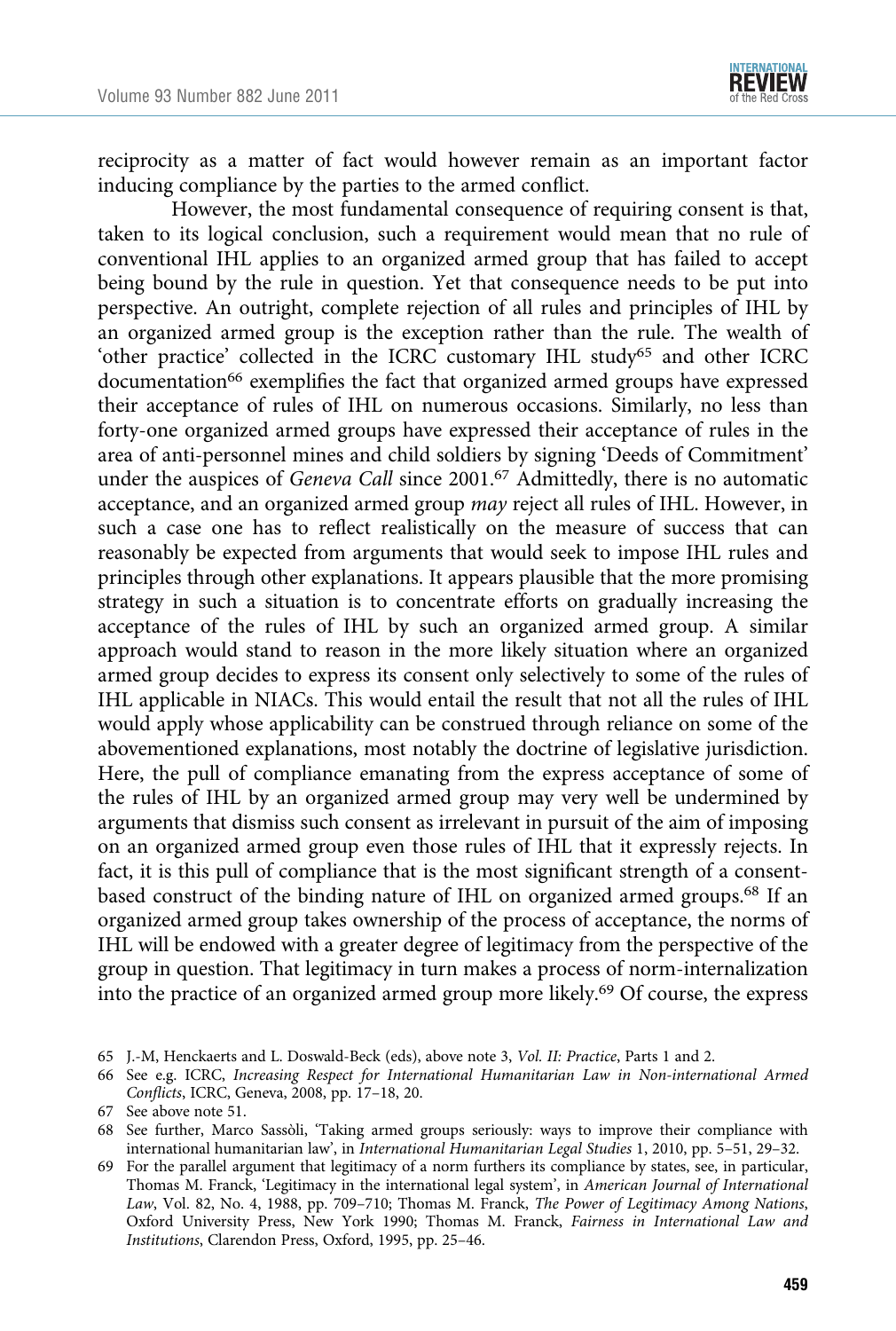commitment to a given rule of IHL is as little guarantee of actual compliance as it is when states accept a given rule. However, it makes it more difficult for an organized armed group to reject a given rule as binding and facilitates follow-up action to address violations of the law, and provides a basis for disseminating the law and for processes of engagement and relationship-building by humanitarian organizations, such as the ICRC.<sup>70</sup> Furthermore, to allow an organized armed group to consent or to withhold consent to a given rule of IHL also bears the potential for the group to identify those rules that it considers to be realistic for it.71

## Concluding observations

Whether it is an advisable choice to rely on any one, or indeed more than one, of the explanations why and how IHL is applicable to organized armed groups will very much depend on the context in which the issue of that applicability arises. Institutions that have to face alleged violations by (members of) organized armed groups retrospectively, such as international criminal tribunals, are faced with the challenge of applying a body of law that clearly presupposes that primary norms of IHL that a given state (or, as far as customary IHL is concerned, the community of states) has accepted, translate into secondary norms that govern the individual responsibility of members of organized armed groups. The natural choice of such bodies can hence reasonably be expected to be an explanation that provides the basis for that applicability: the doctrine of legislative jurisdiction. Indeed, beyond international criminal tribunals, that doctrine avoids the discomforting consequences of many of the other explanations, namely the result that not all of the IHL accepted by a given state may be applicable in an armed conflict between itself and an organized armed group.

On the other hand, institutions and organizations that are less concerned with effecting retrospective sanctions, but instead pursue as their primary objective the improvement of compliance with IHL by an organized armed group in an ongoing armed conflict, will in all likelihood be more inclined to engage organized armed groups directly. In that engagement, they may be better advised to rely on the exercise of de facto governmental functions, the international legal personality of a given organized armed group, and its consent, as a basis for the applicability of IHL.

What remains is that none of the explanations for the binding force of IHL on organized armed groups is without its weaknesses. That imperfection epitomizes the fact that IHL remains deeply engrained in a state-centric paradigm of norm generation and acceptance. While significant developments have taken place in the regulation of NIACs, organized armed groups remain largely excluded from these developments. Admittedly, their inclusion into the process of

<sup>70</sup> See ICRC, above note 66, p. 27.

<sup>71</sup> In this vein, see M. Sassòli, above note 68, pp. 20–21.